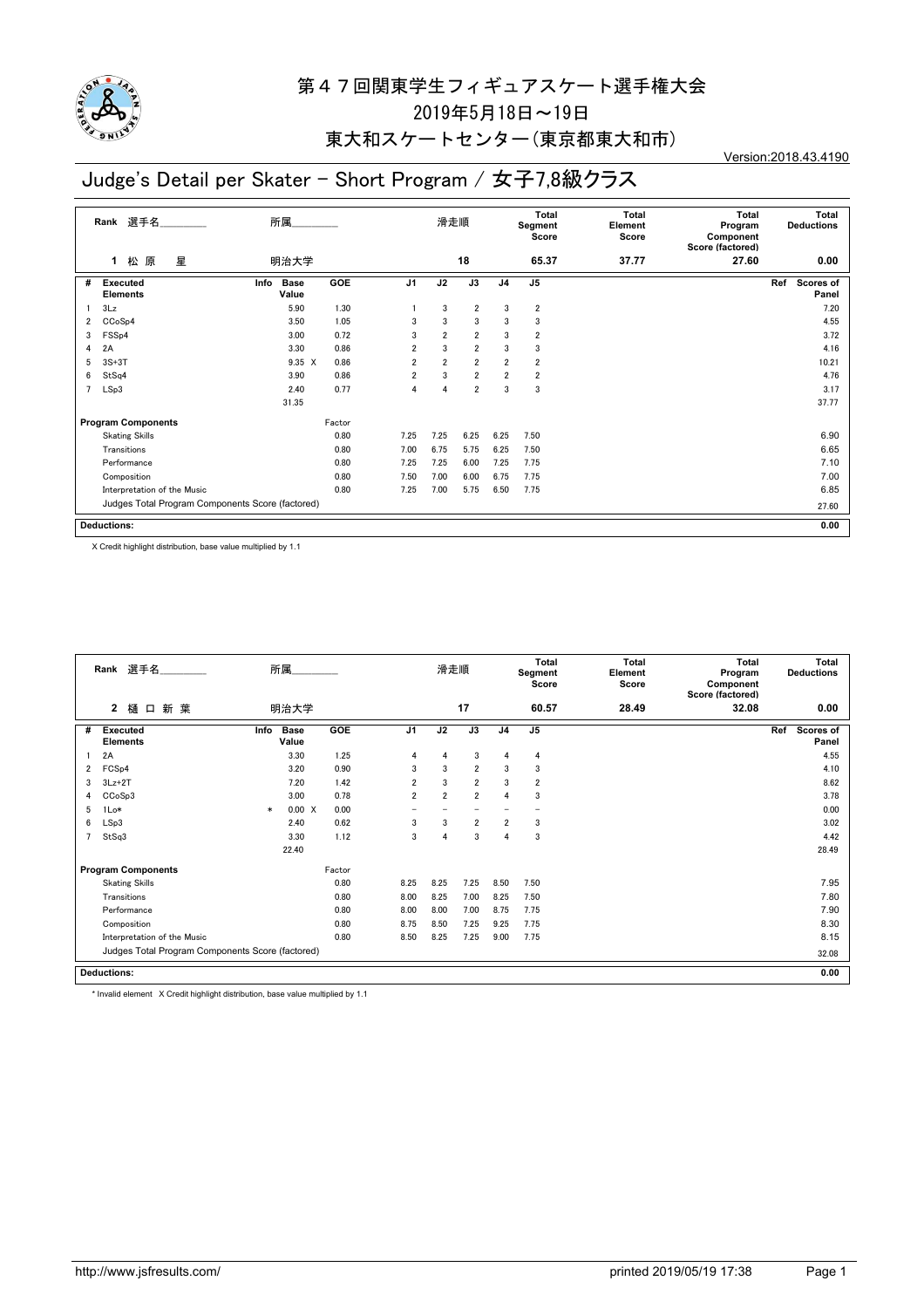

### 東大和スケートセンター(東京都東大和市)

Version:2018.43.4190

# Judge's Detail per Skater - Short Program / 女子7,8級クラス

|   | 選手名<br>Rank                                      |        | 所属                   |            |                | 滑走順            |                |                | Total<br>Segment<br>Score | <b>Total</b><br>Element<br>Score | <b>Total</b><br>Program<br>Component<br>Score (factored) | Total<br><b>Deductions</b> |
|---|--------------------------------------------------|--------|----------------------|------------|----------------|----------------|----------------|----------------|---------------------------|----------------------------------|----------------------------------------------------------|----------------------------|
|   | 優 香<br>永井<br>3                                   |        | 早稲田大学                |            |                |                | 10             |                | 53.04                     | 27.72                            | 25.32                                                    | 0.00                       |
| # | <b>Executed</b><br><b>Elements</b>               | Info   | <b>Base</b><br>Value | <b>GOE</b> | J <sub>1</sub> | J2             | J3             | J <sub>4</sub> | J <sub>5</sub>            |                                  |                                                          | Ref<br>Scores of<br>Panel  |
|   | $3T+3T$                                          |        | 8.40                 | 1.26       | 3              | 3              | 3              | 3              | 3                         |                                  |                                                          | 9.66                       |
| 2 | 1Lz*                                             | $\ast$ | 0.00                 | 0.00       |                |                |                |                |                           |                                  |                                                          | 0.00                       |
| 3 | FCSp1                                            |        | 1.90                 | 0.38       | $\overline{2}$ | $\overline{2}$ | $\overline{2}$ | $\overline{2}$ | 2                         |                                  |                                                          | 2.28                       |
| 4 | 2A                                               |        | $3.63 \times$        | 0.86       | $\overline{2}$ | 3              | $\overline{2}$ | 3              | 3                         |                                  |                                                          | 4.49                       |
| 5 | StSq3                                            |        | 3.30                 | 0.86       | $\overline{2}$ | 3              | $\overline{2}$ | 3              | 3                         |                                  |                                                          | 4.16                       |
| 6 | CCoSp4                                           |        | 3.50                 | 0.70       |                |                | $\overline{2}$ | 3              | 3                         |                                  |                                                          | 4.20                       |
| 7 | LSp3                                             |        | 2.40                 | 0.53       | 3              | $\overline{2}$ | $\overline{2}$ | $\overline{2}$ | $\overline{2}$            |                                  |                                                          | 2.93                       |
|   |                                                  |        | 23.13                |            |                |                |                |                |                           |                                  |                                                          | 27.72                      |
|   | <b>Program Components</b>                        |        |                      | Factor     |                |                |                |                |                           |                                  |                                                          |                            |
|   | <b>Skating Skills</b>                            |        |                      | 0.80       | 6.50           | 6.50           | 6.25           | 6.75           | 6.00                      |                                  |                                                          | 6.40                       |
|   | Transitions                                      |        |                      | 0.80       | 6.25           | 6.00           | 5.75           | 6.50           | 6.00                      |                                  |                                                          | 6.10                       |
|   | Performance                                      |        |                      | 0.80       | 6.25           | 6.25           | 6.00           | 6.75           | 6.25                      |                                  |                                                          | 6.30                       |
|   | Composition                                      |        |                      | 0.80       | 6.75           | 6.00           | 6.00           | 7.00           | 6.25                      |                                  |                                                          | 6.40                       |
|   | Interpretation of the Music                      |        |                      | 0.80       | 7.00           | 6.25           | 6.25           | 6.50           | 6.25                      |                                  |                                                          | 6.45                       |
|   | Judges Total Program Components Score (factored) |        |                      |            |                |                |                |                |                           |                                  |                                                          | 25.32                      |
|   | <b>Deductions:</b>                               |        |                      |            |                |                |                |                |                           |                                  |                                                          | 0.00                       |

\* Invalid element X Credit highlight distribution, base value multiplied by 1.1

| Rank 選手名<br>所属<br>大矢里佳<br>4 |                                                  |        |                      |         |                | 滑走順            |                |                | <b>Total</b><br>Segment<br>Score | <b>Total</b><br>Element<br>Score | Total<br>Program<br>Component<br>Score (factored) | <b>Total</b><br><b>Deductions</b> |
|-----------------------------|--------------------------------------------------|--------|----------------------|---------|----------------|----------------|----------------|----------------|----------------------------------|----------------------------------|---------------------------------------------------|-----------------------------------|
|                             |                                                  |        | 明治大学                 |         |                |                | 19             |                | 50.00                            | 25.52                            | 24.48                                             | 0.00                              |
| #                           | <b>Executed</b><br><b>Elements</b>               | Info   | <b>Base</b><br>Value | GOE     | J <sub>1</sub> | J2             | J3             | J <sub>4</sub> | J <sub>5</sub>                   |                                  |                                                   | Ref<br><b>Scores of</b><br>Panel  |
|                             | $3F<+1T*$                                        | $\ast$ | 3.98                 | $-1.99$ | $-5$           | $-5$           | $-5$           | $-5$           | $-5$                             |                                  |                                                   | 1.99                              |
| $\overline{2}$              | 2A                                               |        | 3.30                 | 0.73    | $\overline{2}$ | $\overline{2}$ | $\overline{2}$ | 3              | $\overline{2}$                   |                                  |                                                   | 4.03                              |
| 3                           | FCSp3                                            |        | 2.80                 | 0.56    | 3              | $\overline{2}$ | 1              | $\overline{2}$ | $\overline{2}$                   |                                  |                                                   | 3.36                              |
| 4                           | 3Lo                                              |        | 4.90                 | 0.88    |                | $\overline{2}$ | $\overline{2}$ | $\overline{2}$ | $\overline{2}$                   |                                  |                                                   | 5.78                              |
| 5                           | LSp3                                             |        | 2.40                 | 0.43    |                | $\overline{2}$ | $\overline{2}$ | $\overline{2}$ | $\overline{2}$                   |                                  |                                                   | 2.83                              |
| 6                           | StSq2                                            |        | 2.60                 | 0.52    | 2              | $\overline{2}$ |                | 3              | $\overline{2}$                   |                                  |                                                   | 3.12                              |
|                             | CCoSp4                                           |        | 3.50                 | 0.91    | $\overline{4}$ | 3              | $\overline{2}$ | $\overline{2}$ | $\overline{2}$                   |                                  |                                                   | 4.41                              |
|                             |                                                  |        | 23.48                |         |                |                |                |                |                                  |                                  |                                                   | 25.52                             |
|                             | <b>Program Components</b>                        |        |                      | Factor  |                |                |                |                |                                  |                                  |                                                   |                                   |
|                             | <b>Skating Skills</b>                            |        |                      | 0.80    | 7.00           | 6.25           | 6.00           | 5.50           | 5.75                             |                                  |                                                   | 6.10                              |
|                             | Transitions                                      |        |                      | 0.80    | 6.75           | 5.75           | 5.50           | 5.50           | 6.00                             |                                  |                                                   | 5.90                              |
|                             | Performance                                      |        |                      | 0.80    | 7.00           | 6.00           | 5.75           | 6.00           | 6.00                             |                                  |                                                   | 6.15                              |
|                             | Composition                                      |        |                      | 0.80    | 7.25           | 5.75           | 5.75           | 6.00           | 6.00                             |                                  |                                                   | 6.15                              |
|                             | Interpretation of the Music                      |        |                      | 0.80    | 7.25           | 6.00           | 5.75           | 6.50           | 6.00                             |                                  |                                                   | 6.30                              |
|                             | Judges Total Program Components Score (factored) |        |                      |         |                |                |                |                |                                  |                                  |                                                   | 24.48                             |
|                             | <b>Deductions:</b>                               |        |                      |         |                |                |                |                |                                  |                                  |                                                   | 0.00                              |

\* Invalid element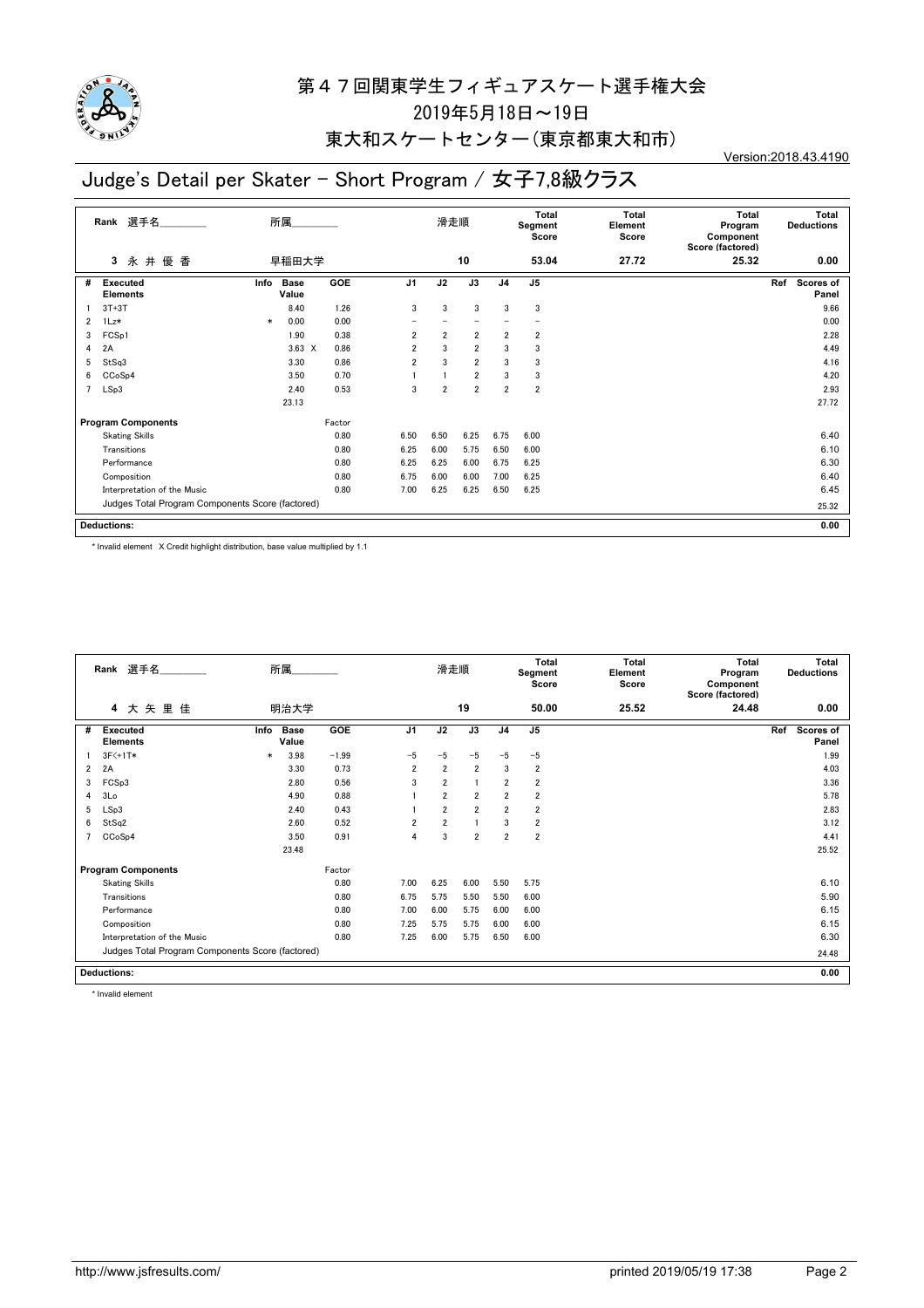

### 東大和スケートセンター(東京都東大和市)

Version:2018.43.4190

### Judge's Detail per Skater - Short Program / 女子7,8級クラス

|   | 選手名<br>Rank                                      |      | 所属            |         |                | 滑走順            |                |                | Total<br>Segment<br>Score | Total<br>Element<br>Score | <b>Total</b><br>Program<br>Component<br>Score (factored) | <b>Total</b><br><b>Deductions</b> |
|---|--------------------------------------------------|------|---------------|---------|----------------|----------------|----------------|----------------|---------------------------|---------------------------|----------------------------------------------------------|-----------------------------------|
|   | 藤<br>佐<br>伊吹<br>5                                |      | 明治大学          |         |                |                | 27             |                | 49.47                     | 27.43                     | 23.04                                                    | 1.00                              |
| # | <b>Executed</b><br><b>Elements</b>               | Info | Base<br>Value | GOE     | J <sub>1</sub> | J2             | J3             | J <sub>4</sub> | J <sub>5</sub>            |                           |                                                          | Ref<br><b>Scores of</b><br>Panel  |
|   | $3Lo+3T<$                                        | ≺    | 8.05          | $-2.45$ | $-5$           | $-5$           | $-5$           | $-5$           | $-5$                      |                           |                                                          | 5.60                              |
| 2 | 3F<                                              | ≺    | 3.98          | $-0.56$ | 0              | $-2$           | $-1$           | $-2$           | $-2$                      |                           |                                                          | 3.42                              |
| 3 | LSp4                                             |      | 2.70          | 0.59    | $\overline{2}$ | 3              | $\overline{2}$ | $\overline{2}$ | $\overline{2}$            |                           |                                                          | 3.29                              |
| 4 | FCSp3                                            |      | 2.80          | 0.62    | 3              | $\overline{2}$ | $\overline{2}$ | $\overline{2}$ | $\overline{2}$            |                           |                                                          | 3.42                              |
| 5 | StSq2                                            |      | 2.60          | 0.47    | $\overline{2}$ | $\overline{2}$ | $\overline{2}$ | $\overline{2}$ | 1                         |                           |                                                          | 3.07                              |
| 6 | 2A                                               |      | $3.63 \times$ | 0.59    | $\overline{2}$ |                | $\overline{2}$ | $\overline{2}$ | $\overline{2}$            |                           |                                                          | 4.22                              |
|   | CC <sub>o</sub> S <sub>p4</sub>                  |      | 3.50          | 0.91    | 3              | $\overline{2}$ | 3              | 3              | $\overline{2}$            |                           |                                                          | 4.41                              |
|   |                                                  |      | 27.26         |         |                |                |                |                |                           |                           |                                                          | 27.43                             |
|   | <b>Program Components</b>                        |      |               | Factor  |                |                |                |                |                           |                           |                                                          |                                   |
|   | <b>Skating Skills</b>                            |      |               | 0.80    | 6.75           | 5.75           | 6.00           | 5.25           | 5.25                      |                           |                                                          | 5.80                              |
|   | Transitions                                      |      |               | 0.80    | 6.25           | 5.50           | 5.25           | 5.00           | 5.00                      |                           |                                                          | 5.40                              |
|   | Performance                                      |      |               | 0.80    | 6.75           | 5.75           | 5.50           | 5.25           | 5.50                      |                           |                                                          | 5.75                              |
|   | Composition                                      |      |               | 0.80    | 7.00           | 6.00           | 5.75           | 5.75           | 5.25                      |                           |                                                          | 5.95                              |
|   | Interpretation of the Music                      |      |               | 0.80    | 7.00           | 5.75           | 5.75           | 5.50           | 5.50                      |                           |                                                          | 5.90                              |
|   | Judges Total Program Components Score (factored) |      |               |         |                |                |                |                |                           |                           | 23.04                                                    |                                   |
|   | <b>Deductions:</b>                               |      | 転倒: -1.00 (1) |         |                |                |                |                |                           |                           |                                                          | $-1.00$                           |

< Under-rotated jump X Credit highlight distribution, base value multiplied by 1.1

|   | Rank 選手名                                         | 所属                           |            |                | 滑走順            |                |                | <b>Total</b><br>Segment<br>Score | <b>Total</b><br>Element<br>Score | <b>Total</b><br>Program<br>Component<br>Score (factored) | Total<br><b>Deductions</b> |
|---|--------------------------------------------------|------------------------------|------------|----------------|----------------|----------------|----------------|----------------------------------|----------------------------------|----------------------------------------------------------|----------------------------|
|   | 尾帆花<br>6<br>西                                    | 日本大学                         |            |                |                | 33             |                | 48.28                            | 27.60                            | 20.68                                                    | 0.00                       |
| # | <b>Executed</b><br><b>Elements</b>               | Info<br><b>Base</b><br>Value | <b>GOE</b> | J <sub>1</sub> | J2             | J3             | J <sub>4</sub> | J <sub>5</sub>                   |                                  |                                                          | Ref<br>Scores of<br>Panel  |
|   | $3S+2T$                                          | 5.60                         | 0.43       | 0              | $\overline{2}$ | $\overline{2}$ |                | 0                                |                                  |                                                          | 6.03                       |
| 2 | 3T                                               | 4.20                         | 0.34       | 0              | $\overline{2}$ |                |                | 0                                |                                  |                                                          | 4.54                       |
| 3 | FSS <sub>p4</sub>                                | 3.00                         | 0.48       |                | $\overline{2}$ | $\overline{2}$ | $\overline{2}$ |                                  |                                  |                                                          | 3.48                       |
| 4 | LSp3                                             | 2.40                         | 0.14       | 0              |                |                |                | $\Omega$                         |                                  |                                                          | 2.54                       |
| 5 | 2A                                               | $3.63 \times$                | 0.53       |                | $\overline{2}$ |                | 3              |                                  |                                  |                                                          | 4.16                       |
| 6 | StSq2                                            | 2.60                         | 0.26       |                |                |                |                |                                  |                                  |                                                          | 2.86                       |
|   | CCoSp4                                           | 3.50                         | 0.49       |                |                | $\overline{2}$ |                | $\overline{2}$                   |                                  |                                                          | 3.99                       |
|   |                                                  | 24.93                        |            |                |                |                |                |                                  |                                  |                                                          | 27.60                      |
|   | <b>Program Components</b>                        |                              | Factor     |                |                |                |                |                                  |                                  |                                                          |                            |
|   | <b>Skating Skills</b>                            |                              | 0.80       | 5.50           | 5.50           | 5.25           | 4.75           | 4.75                             |                                  |                                                          | 5.15                       |
|   | Transitions                                      |                              | 0.80       | 5.25           | 5.00           | 5.00           | 4.75           | 4.75                             |                                  |                                                          | 4.95                       |
|   | Performance                                      |                              | 0.80       | 5.25           | 5.25           | 5.25           | 5.00           | 5.00                             |                                  |                                                          | 5.15                       |
|   | Composition                                      |                              | 0.80       | 5.50           | 5.50           | 5.25           | 4.75           | 5.25                             |                                  |                                                          | 5.25                       |
|   | Interpretation of the Music                      |                              | 0.80       | 5.50           | 5.50           | 5.25           | 5.25           | 5.25                             |                                  |                                                          | 5.35                       |
|   | Judges Total Program Components Score (factored) |                              |            |                |                |                |                |                                  |                                  |                                                          | 20.68                      |
|   | <b>Deductions:</b>                               |                              |            |                |                |                |                |                                  |                                  |                                                          | 0.00                       |

X Credit highlight distribution, base value multiplied by 1.1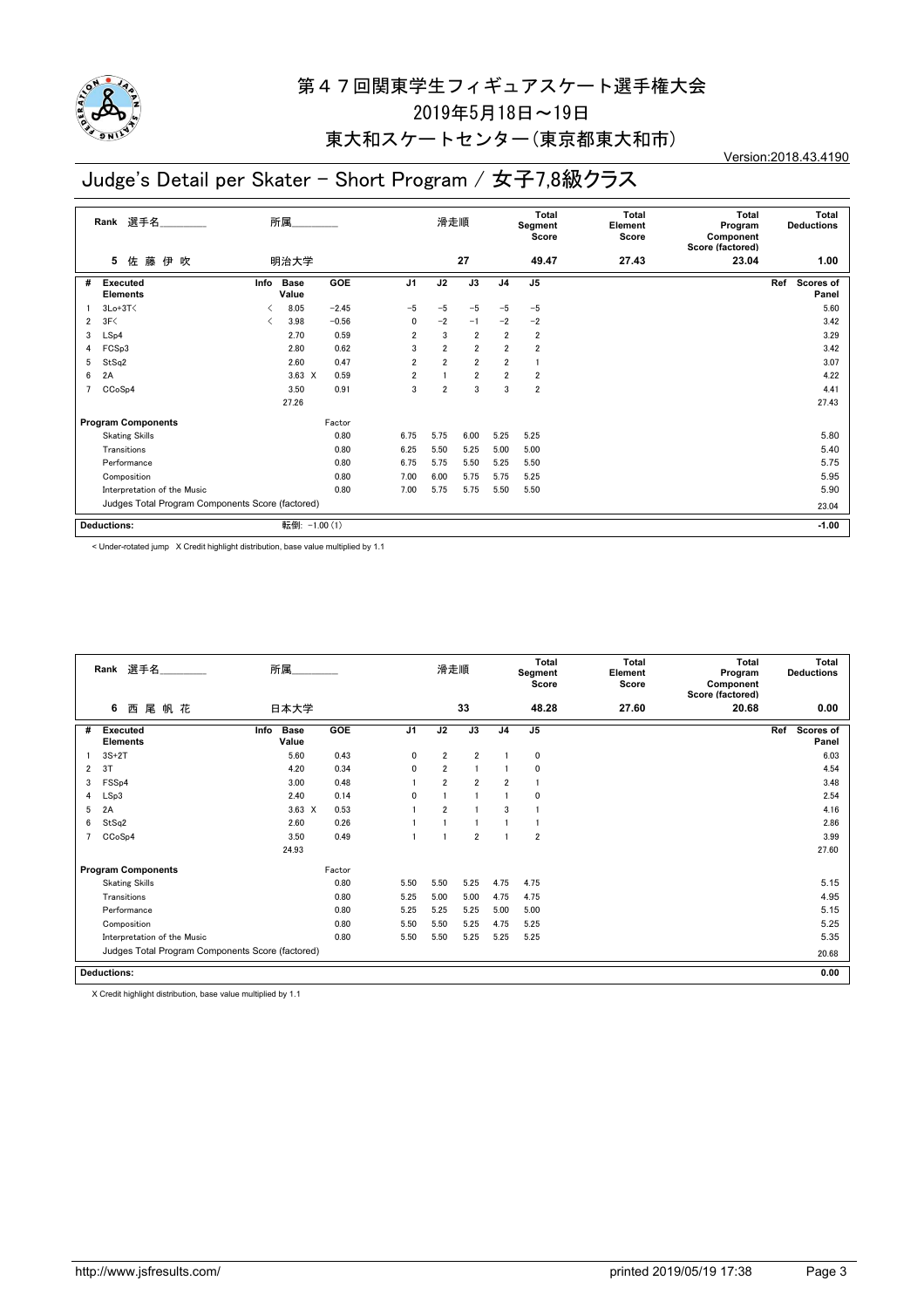

### 東大和スケートセンター(東京都東大和市)

Version:2018.43.4190

### Judge's Detail per Skater - Short Program / 女子7,8級クラス

|   | 選手名<br>Rank                                      |      | 所属                   |         |                | 滑走順            |                |                | Total<br>Segment<br>Score | <b>Total</b><br>Element<br>Score | Total<br>Program<br>Component<br>Score (factored) | Total<br><b>Deductions</b>       |
|---|--------------------------------------------------|------|----------------------|---------|----------------|----------------|----------------|----------------|---------------------------|----------------------------------|---------------------------------------------------|----------------------------------|
|   | 井上千尋<br>$\overline{7}$                           |      | 明治大学                 |         |                |                | 25             |                | 47.33                     | 25.85                            | 21.48                                             | 0.00                             |
| # | Executed<br><b>Elements</b>                      | Info | <b>Base</b><br>Value | GOE     | J <sub>1</sub> | J2             | J3             | J <sub>4</sub> | J <sub>5</sub>            |                                  |                                                   | Ref<br><b>Scores of</b><br>Panel |
|   | 3Lo<<                                            | <<   | 1.70                 | $-0.71$ | $-4$           | $-5$           | $-5$           | $-4$           | $-3$                      |                                  |                                                   | 0.99                             |
| 2 | FCS <sub>p4</sub>                                |      | 3.20                 | 0.51    | $\overline{2}$ | $\overline{2}$ | $\overline{2}$ | $\overline{2}$ | 0                         |                                  |                                                   | 3.71                             |
| 3 | StSq2                                            |      | 2.60                 | 0.36    | $\overline{2}$ | $\overline{2}$ | $\overline{1}$ | $\overline{2}$ | 0                         |                                  |                                                   | 2.96                             |
| 4 | $3T+2T$                                          |      | 5.50                 | 0.67    | $\overline{2}$ | $\overline{2}$ | $\overline{2}$ |                |                           |                                  |                                                   | 6.17                             |
| 5 | 2A                                               |      | $3.63 \times$        | 0.59    |                | $\overline{2}$ | $\overline{2}$ | $\overline{2}$ | $\overline{\mathbf{2}}$   |                                  |                                                   | 4.22                             |
| 6 | LSp4                                             |      | 2.70                 | 0.76    | 3              | 3              | $\overline{2}$ | $\overline{4}$ | 2                         |                                  |                                                   | 3.46                             |
|   | CCoSp4                                           |      | 3.50                 | 0.84    | 4              | $\overline{2}$ | $\overline{2}$ | 3              | J.                        |                                  |                                                   | 4.34                             |
|   |                                                  |      | 22.83                |         |                |                |                |                |                           |                                  |                                                   | 25.85                            |
|   | <b>Program Components</b>                        |      |                      | Factor  |                |                |                |                |                           |                                  |                                                   |                                  |
|   | <b>Skating Skills</b>                            |      |                      | 0.80    | 5.75           | 5.50           | 5.50           | 5.00           | 5.00                      |                                  |                                                   | 5.35                             |
|   | Transitions                                      |      |                      | 0.80    | 5.50           | 5.00           | 5.00           | 5.25           | 5.00                      |                                  |                                                   | 5.15                             |
|   | Performance                                      |      |                      | 0.80    | 6.00           | 5.50           | 5.25           | 5.50           | 5.25                      |                                  |                                                   | 5.50                             |
|   | Composition                                      |      |                      | 0.80    | 5.75           | 5.25           | 5.25           | 5.25           | 5.25                      |                                  |                                                   | 5.35                             |
|   | Interpretation of the Music                      |      |                      | 0.80    | 6.00           | 5.50           | 5.25           | 5.50           | 5.25                      |                                  |                                                   | 5.50                             |
|   | Judges Total Program Components Score (factored) |      |                      |         |                |                |                |                |                           |                                  | 21.48                                             |                                  |
|   | <b>Deductions:</b>                               |      |                      |         |                |                |                |                |                           |                                  |                                                   | 0.00                             |

<< Downgraded jump X Credit highlight distribution, base value multiplied by 1.1

|                | 選手名<br>Rank                        |                                                  | 所属                   |            |                | 滑走順            |                |                | Total<br>Segment<br>Score | Total<br>Element<br>Score | Total<br>Program<br>Component<br>Score (factored) | <b>Total</b><br><b>Deductions</b> |
|----------------|------------------------------------|--------------------------------------------------|----------------------|------------|----------------|----------------|----------------|----------------|---------------------------|---------------------------|---------------------------------------------------|-----------------------------------|
|                | 8<br>夏<br>森<br>$\pm$               |                                                  | 明治大学                 |            |                |                | 14             |                | 46.63                     | 25.59                     | 22.04                                             | 1.00                              |
| #              | <b>Executed</b><br><b>Elements</b> | Info                                             | <b>Base</b><br>Value | <b>GOE</b> | J <sub>1</sub> | J2             | J3             | J <sub>4</sub> | J <sub>5</sub>            |                           |                                                   | Ref<br>Scores of<br>Panel         |
|                | $3S+2T$                            |                                                  | 5.60                 | $-0.95$    | $-2$           | $-2$           | $-2$           | $-2$           | $-3$                      |                           |                                                   | 4.65                              |
| 2              | 3T                                 |                                                  | 4.20                 | 0.17       | 0              | $\overline{2}$ | $-1$           |                | 0                         |                           |                                                   | 4.37                              |
| 3              | FCSp3                              |                                                  | 2.80                 | 0.39       |                |                | -1             | $\overline{2}$ | $\overline{2}$            |                           |                                                   | 3.19                              |
| 4              | 2A                                 |                                                  | $3.63 \times$        | $-1.65$    | $-5$           | $-5$           | $-5$           | $-5$           | $-5$                      |                           |                                                   | 1.98                              |
| 5              | LSp4                               |                                                  | 2.70                 | 0.54       | $\overline{2}$ | $\overline{2}$ | $\overline{2}$ | $\overline{2}$ | $\overline{2}$            |                           |                                                   | 3.24                              |
| 6              | StSq3                              |                                                  | 3.30                 | 0.59       |                | $\overline{2}$ | $\overline{2}$ | $\overline{2}$ | $\overline{2}$            |                           |                                                   | 3.89                              |
| $\overline{7}$ | CCoSp4                             |                                                  | 3.50                 | 0.77       | 3              | $\overline{2}$ | $\overline{2}$ | $\overline{2}$ | $\overline{2}$            |                           |                                                   | 4.27                              |
|                |                                    |                                                  | 25.73                |            |                |                |                |                |                           |                           |                                                   | 25.59                             |
|                | <b>Program Components</b>          |                                                  |                      | Factor     |                |                |                |                |                           |                           |                                                   |                                   |
|                | <b>Skating Skills</b>              |                                                  |                      | 0.80       | 5.75           | 5.75           | 5.50           | 5.50           | 5.50                      |                           |                                                   | 5.60                              |
|                | Transitions                        |                                                  |                      | 0.80       | 5.50           | 5.50           | 5.00           | 5.25           | 5.50                      |                           |                                                   | 5.35                              |
|                | Performance                        |                                                  |                      | 0.80       | 5.50           | 5.75           | 5.00           | 5.25           | 5.75                      |                           |                                                   | 5.45                              |
|                | Composition                        |                                                  |                      | 0.80       | 5.75           | 5.75           | 5.25           | 5.75           | 5.75                      |                           |                                                   | 5.65                              |
|                | Interpretation of the Music        |                                                  |                      | 0.80       | 5.50           | 5.50           | 5.25           | 5.50           | 5.75                      |                           |                                                   | 5.50                              |
|                |                                    | Judges Total Program Components Score (factored) |                      |            |                |                |                |                |                           |                           |                                                   | 22.04                             |
|                | <b>Deductions:</b>                 |                                                  | 転倒: -1.00 (1)        |            |                |                |                |                |                           |                           |                                                   | $-1.00$                           |

X Credit highlight distribution, base value multiplied by 1.1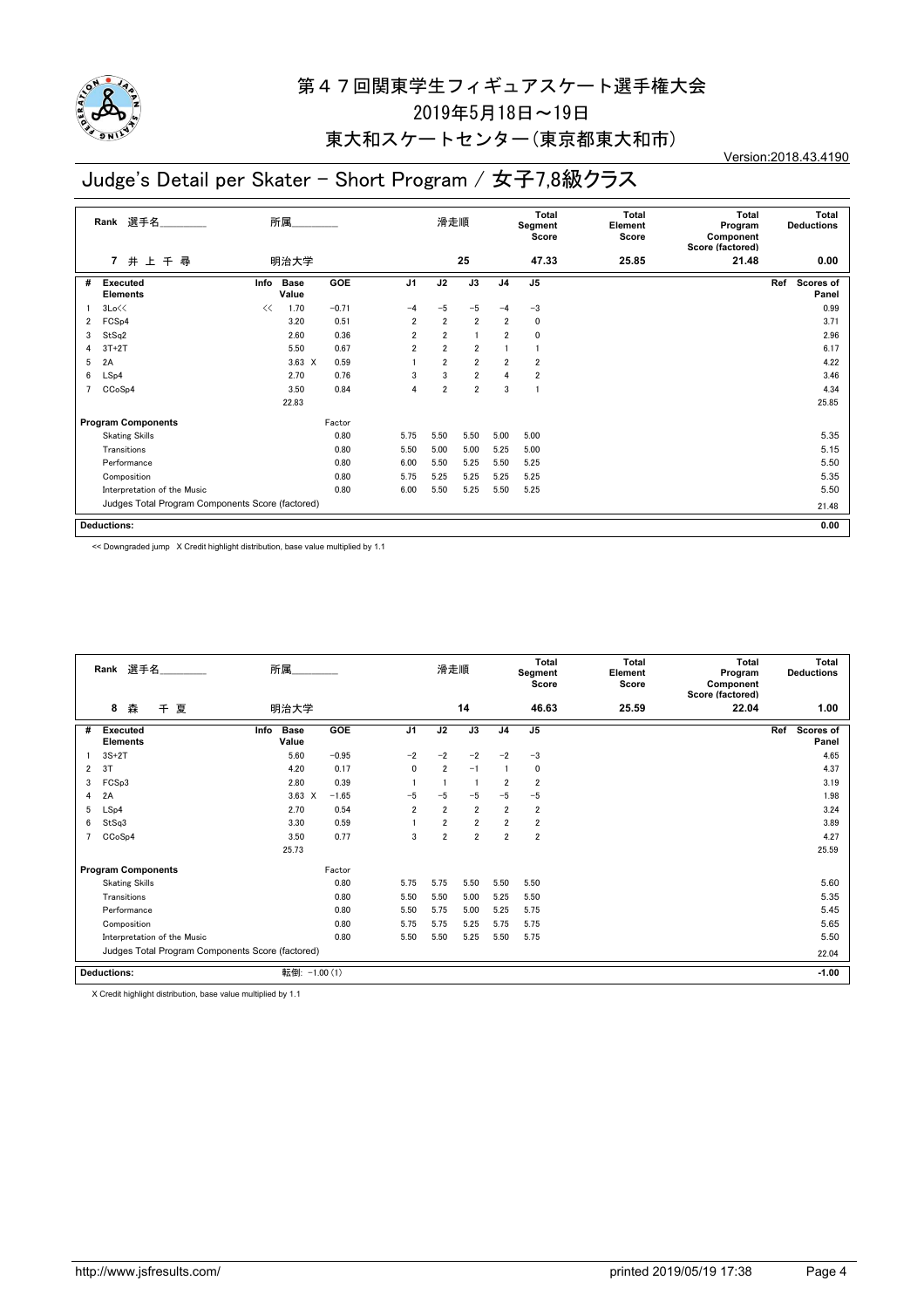

### 東大和スケートセンター(東京都東大和市)

Version:2018.43.4190

### Judge's Detail per Skater - Short Program / 女子7,8級クラス

|                | 選手名<br>Rank                                      | 所属                           |         |                | 滑走順            |                |                | Total<br>Segment<br>Score | <b>Total</b><br>Element<br>Score | Total<br>Program<br>Component<br>Score (factored) | Total<br><b>Deductions</b>       |
|----------------|--------------------------------------------------|------------------------------|---------|----------------|----------------|----------------|----------------|---------------------------|----------------------------------|---------------------------------------------------|----------------------------------|
|                | 佐<br>黎<br>9<br>上                                 | 法政大学                         |         |                |                | 5              |                | 45.61                     | 24.05                            | 21.56                                             | 0.00                             |
| #              | <b>Executed</b><br><b>Elements</b>               | Info<br><b>Base</b><br>Value | GOE     | J <sub>1</sub> | J2             | J3             | J <sub>4</sub> | J <sub>5</sub>            |                                  |                                                   | Ref<br><b>Scores of</b><br>Panel |
|                | 3 <sub>Lo</sub>                                  | 4.90                         | $-2.16$ | $-4$           | $-4$           | $-5$           | $-5$           | $-4$                      |                                  |                                                   | 2.74                             |
| 2              | $3T+2T$                                          | 5.50                         | 0.34    | $\overline{2}$ | $\mathbf{0}$   | 0              | $\overline{2}$ | 0                         |                                  |                                                   | 5.84                             |
| 3              | CCoSp4                                           | 3.50                         | 0.56    | $\overline{2}$ |                | $\overline{2}$ | $\overline{2}$ | J.                        |                                  |                                                   | 4.06                             |
| 4              | 2A                                               | $3.63 \times$                | 0.53    |                |                | $\overline{2}$ | $\overline{2}$ | $\overline{\mathbf{2}}$   |                                  |                                                   | 4.16                             |
| 5              | FCSp1                                            | 1.90                         | 0.11    | 0              | $\mathbf{0}$   |                |                |                           |                                  |                                                   | 2.01                             |
| 6              | StSq2                                            | 2.60                         | 0.47    |                | $\overline{2}$ | $\overline{2}$ | $\overline{2}$ | $\overline{\mathbf{2}}$   |                                  |                                                   | 3.07                             |
| $\overline{7}$ | LSp2                                             | 1.90                         | 0.27    | $\overline{2}$ | $\mathbf{0}$   |                | $\overline{2}$ | $\overline{\mathbf{2}}$   |                                  |                                                   | 2.17                             |
|                |                                                  | 23.93                        |         |                |                |                |                |                           |                                  |                                                   | 24.05                            |
|                | <b>Program Components</b>                        |                              | Factor  |                |                |                |                |                           |                                  |                                                   |                                  |
|                | <b>Skating Skills</b>                            |                              | 0.80    | 5.50           | 5.50           | 5.50           | 5.50           | 5.75                      |                                  |                                                   | 5.55                             |
|                | Transitions                                      |                              | 0.80    | 5.25           | 5.00           | 5.00           | 4.75           | 5.50                      |                                  |                                                   | 5.10                             |
|                | Performance                                      |                              | 0.80    | 5.50           | 5.50           | 5.25           | 5.50           | 5.75                      |                                  |                                                   | 5.50                             |
|                | Composition                                      |                              | 0.80    | 5.25           | 5.25           | 5.25           | 5.75           | 5.50                      |                                  |                                                   | 5.40                             |
|                | Interpretation of the Music                      |                              | 0.80    | 5.50           | 5.25           | 5.25           | 5.50           | 5.50                      |                                  |                                                   | 5.40                             |
|                | Judges Total Program Components Score (factored) |                              |         |                |                |                |                |                           |                                  |                                                   | 21.56                            |
|                | <b>Deductions:</b>                               |                              |         |                |                |                |                |                           |                                  |                                                   | 0.00                             |

X Credit highlight distribution, base value multiplied by 1.1

| Rank 選手名<br>所属<br>望<br>月<br>美 玖<br>10<br>日本大学 |                                                  |        |                      |         | 滑走順            |                |                | <b>Total</b><br>Segment<br>Score | Total<br>Element<br>Score | Total<br>Program<br>Component<br>Score (factored) | Total<br><b>Deductions</b> |                                  |
|-----------------------------------------------|--------------------------------------------------|--------|----------------------|---------|----------------|----------------|----------------|----------------------------------|---------------------------|---------------------------------------------------|----------------------------|----------------------------------|
|                                               |                                                  |        |                      |         |                |                | 15             |                                  | 45.28                     | 24.72                                             | 20.56                      | 0.00                             |
| #                                             | <b>Executed</b><br><b>Elements</b>               | Info   | <b>Base</b><br>Value | GOE     | J <sub>1</sub> | J2             | J3             | J <sub>4</sub>                   | J <sub>5</sub>            |                                                   |                            | Ref<br><b>Scores of</b><br>Panel |
|                                               | 3F                                               |        | 5.30                 | 0.85    | $\overline{2}$ | $\overline{2}$ | $\overline{2}$ |                                  |                           |                                                   |                            | 6.15                             |
| 2                                             | $3T+1T*$                                         | $\ast$ | 4.20                 | $-2.10$ | $-5$           | $-5$           | $-5$           | $-5$                             | $-5$                      |                                                   |                            | 2.10                             |
| 3                                             | FSSp3                                            |        | 2.60                 | 0.52    | 3              | $\overline{2}$ | $\overline{2}$ |                                  | $\overline{2}$            |                                                   |                            | 3.12                             |
| 4                                             | 2A                                               |        | $3.63 \times$        | 0.20    |                |                |                | 0                                | $\mathbf 0$               |                                                   |                            | 3.83                             |
| 5                                             | LSp3                                             |        | 2.40                 | 0.43    | $\overline{2}$ |                | $\overline{2}$ | $\overline{2}$                   | $\overline{2}$            |                                                   |                            | 2.83                             |
| 6                                             | StSq2                                            |        | 2.60                 | 0.10    |                | $\mathbf{0}$   | $\mathbf{0}$   | 0                                |                           |                                                   |                            | 2.70                             |
|                                               | CCoSp4                                           |        | 3.50                 | 0.49    | 2              | $\overline{2}$ | $\overline{2}$ | $\mathbf 0$                      |                           |                                                   |                            | 3.99                             |
|                                               |                                                  |        | 24.23                |         |                |                |                |                                  |                           |                                                   |                            | 24.72                            |
|                                               | <b>Program Components</b>                        |        |                      | Factor  |                |                |                |                                  |                           |                                                   |                            |                                  |
|                                               | <b>Skating Skills</b>                            |        |                      | 0.80    | 5.50           | 5.50           | 5.25           | 4.75                             | 5.50                      |                                                   |                            | 5.30                             |
|                                               | Transitions                                      |        |                      | 0.80    | 5.25           | 5.00           | 4.75           | 4.25                             | 5.25                      |                                                   |                            | 4.90                             |
|                                               | Performance                                      |        |                      | 0.80    | 5.50           | 5.50           | 5.00           | 4.50                             | 5.50                      |                                                   |                            | 5.20                             |
|                                               | Composition                                      |        |                      | 0.80    | 5.75           | 5.25           | 5.25           | 4.50                             | 5.25                      |                                                   |                            | 5.20                             |
|                                               | Interpretation of the Music                      |        |                      | 0.80    | 5.50           | 5.25           | 5.25           | 4.25                             | 5.25                      |                                                   |                            | 5.10                             |
|                                               | Judges Total Program Components Score (factored) |        |                      |         |                |                |                |                                  |                           |                                                   | 20.56                      |                                  |
|                                               | <b>Deductions:</b>                               |        |                      |         |                |                |                |                                  |                           |                                                   |                            | 0.00                             |

\* Invalid element X Credit highlight distribution, base value multiplied by 1.1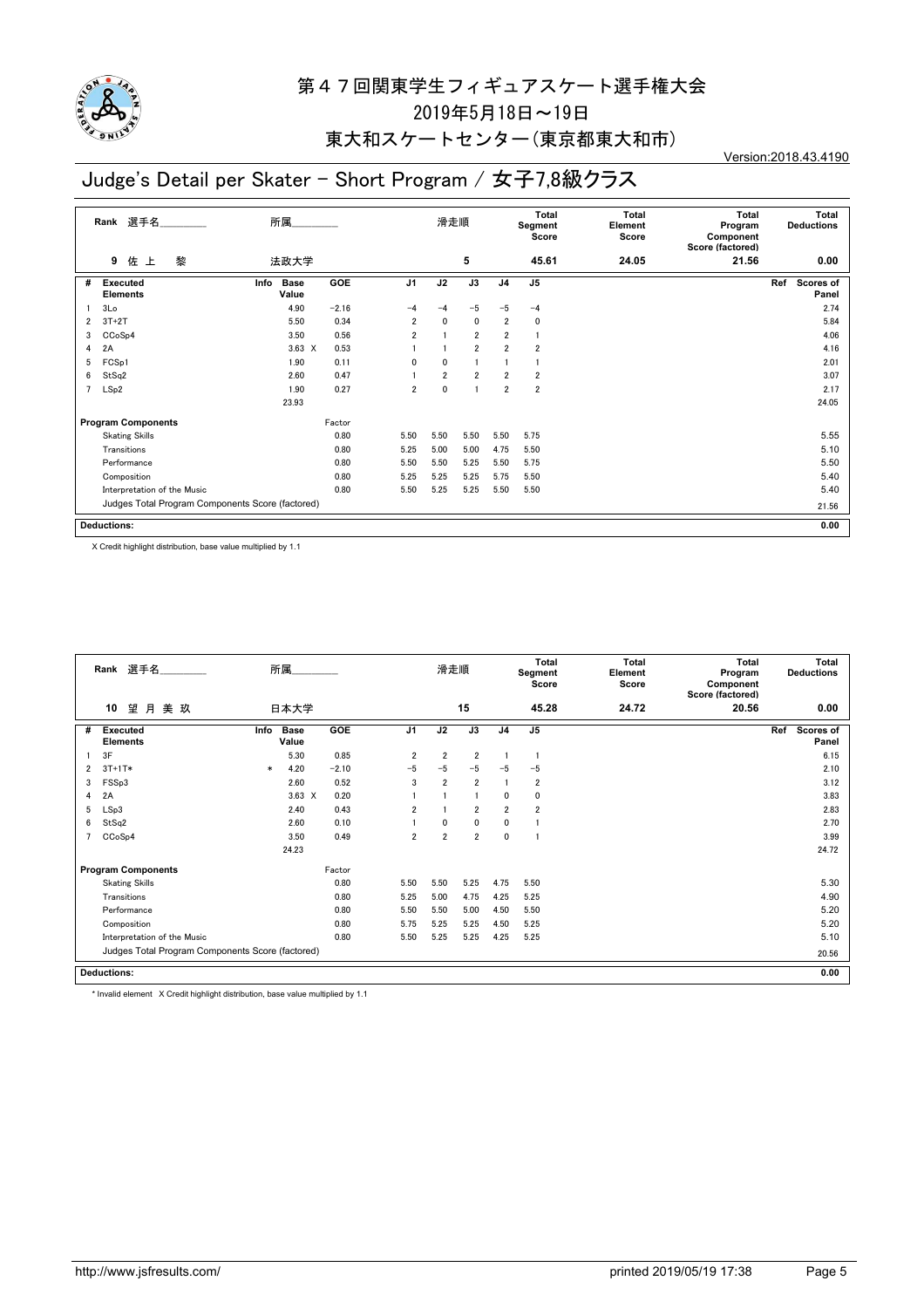

### 東大和スケートセンター(東京都東大和市)

Version:2018.43.4190

### Judge's Detail per Skater - Short Program / 女子7,8級クラス

|   | Rank 選手名                                         |                          | 所属                   |         |                | 滑走順            |                |                | Total<br>Segment<br>Score | <b>Total</b><br>Element<br>Score | Total<br>Program<br>Component<br>Score (factored) |     | Total<br><b>Deductions</b> |
|---|--------------------------------------------------|--------------------------|----------------------|---------|----------------|----------------|----------------|----------------|---------------------------|----------------------------------|---------------------------------------------------|-----|----------------------------|
|   | 船迫麗愛<br>11                                       |                          | 日本大学                 |         |                |                | 26             |                | 43.06                     | 22.66                            | 20.40                                             |     | 0.00                       |
| # | <b>Executed</b><br><b>Elements</b>               | Info                     | <b>Base</b><br>Value | GOE     | J <sub>1</sub> | J2             | J3             | J <sub>4</sub> | J <sub>5</sub>            |                                  |                                                   | Ref | Scores of<br>Panel         |
|   | $3S<+2T$                                         | $\overline{\phantom{a}}$ | 4.53                 | $-0.52$ | $-1$           | $-2$           | $-1$           | $-2$           | $-2$                      |                                  |                                                   |     | 4.01                       |
| 2 | FCSp3                                            |                          | 2.80                 | 0.39    | $\overline{2}$ | $\overline{2}$ | $\overline{1}$ |                |                           |                                  |                                                   |     | 3.19                       |
| 3 | 3Lo<<                                            | <<                       | 1.70                 | $-0.51$ | $-3$           | $-3$           | $-2$           | $-4$           | $-3$                      |                                  |                                                   |     | 1.19                       |
| 4 | CCoSp3                                           |                          | 3.00                 | 0.48    |                | $\overline{2}$ | $\overline{2}$ | $\overline{2}$ | $\overline{1}$            |                                  |                                                   |     | 3.48                       |
| 5 | StSq3                                            |                          | 3.30                 | 0.33    |                | $\overline{2}$ |                |                | 0                         |                                  |                                                   |     | 3.63                       |
| 6 | 2A                                               |                          | $3.63 \times$        | 0.40    |                | $\overline{2}$ |                |                |                           |                                  |                                                   |     | 4.03                       |
|   | LSp4                                             |                          | 2.70                 | 0.43    | $\overline{2}$ | $\overline{2}$ | $\overline{2}$ |                |                           |                                  |                                                   |     | 3.13                       |
|   |                                                  |                          | 21.66                |         |                |                |                |                |                           |                                  |                                                   |     | 22.66                      |
|   | <b>Program Components</b>                        |                          |                      | Factor  |                |                |                |                |                           |                                  |                                                   |     |                            |
|   | <b>Skating Skills</b>                            |                          |                      | 0.80    | 5.25           | 5.25           | 5.25           | 5.00           | 5.00                      |                                  |                                                   |     | 5.15                       |
|   | Transitions                                      |                          |                      | 0.80    | 5.00           | 5.00           | 5.00           | 4.75           | 4.75                      |                                  |                                                   |     | 4.90                       |
|   | Performance                                      |                          |                      | 0.80    | 5.00           | 5.25           | 5.25           | 5.00           | 5.25                      |                                  |                                                   |     | 5.15                       |
|   | Composition                                      |                          |                      | 0.80    | 5.50           | 5.00           | 5.25           | 4.75           | 5.25                      |                                  |                                                   |     | 5.15                       |
|   | Interpretation of the Music                      |                          |                      | 0.80    | 5.00           | 5.00           | 5.25           | 5.25           | 5.25                      |                                  |                                                   |     | 5.15                       |
|   | Judges Total Program Components Score (factored) |                          |                      |         |                |                |                |                |                           |                                  |                                                   |     | 20.40                      |
|   | <b>Deductions:</b>                               |                          |                      |         |                |                |                |                |                           |                                  |                                                   |     | 0.00                       |

< Under-rotated jump << Downgraded jump X Credit highlight distribution, base value multiplied by 1.1

|   | Rank 選手名                                         |      | 所属                   |         |                | 滑走順            |                |                | Total<br>Segment<br>Score | Total<br>Element<br>Score | Total<br>Program<br>Component<br>Score (factored) | <b>Total</b><br><b>Deductions</b> |
|---|--------------------------------------------------|------|----------------------|---------|----------------|----------------|----------------|----------------|---------------------------|---------------------------|---------------------------------------------------|-----------------------------------|
|   | 小堀<br>12<br>瑛 美                                  |      | 慶應義塾大学               |         |                |                | 29             |                | 42.79                     | 23.27                     | 20.52                                             | 1.00                              |
| # | Executed<br><b>Elements</b>                      | Info | <b>Base</b><br>Value | GOE     | J <sub>1</sub> | J2             | J3             | J <sub>4</sub> | J <sub>5</sub>            |                           |                                                   | Ref<br>Scores of<br>Panel         |
|   | $3T+2T$                                          |      | 5.50                 | 0.76    | 3              | $\overline{2}$ | $\overline{2}$ |                | $\mathbf{1}$              |                           |                                                   | 6.26                              |
| 2 | 3S<                                              | ≺    | 3.23                 | $-1.62$ | $-5$           | $-5$           | $-5$           | $-5$           | $-5$                      |                           |                                                   | 1.61                              |
| 3 | CCoSp3                                           |      | 3.00                 | 0.36    | $\overline{2}$ |                | J.             | 0              | $\overline{2}$            |                           |                                                   | 3.36                              |
| 4 | 2A                                               |      | 3.30                 | 0.59    | $\overline{2}$ | $\overline{2}$ | $\overline{2}$ |                | $\overline{2}$            |                           |                                                   | 3.89                              |
| 5 | StSq1                                            |      | 1.80                 | 0.14    | $\mathbf{0}$   | $\overline{2}$ | $\mathbf{0}$   |                |                           |                           |                                                   | 1.94                              |
| 6 | FCSp3                                            |      | 2.80                 | 0.28    |                | $\overline{2}$ |                | 0              |                           |                           |                                                   | 3.08                              |
|   | LSp4                                             |      | 2.70                 | 0.43    |                | $\overline{2}$ | $\overline{2}$ |                | $\overline{2}$            |                           |                                                   | 3.13                              |
|   |                                                  |      | 22.33                |         |                |                |                |                |                           |                           |                                                   | 23.27                             |
|   | <b>Program Components</b>                        |      |                      | Factor  |                |                |                |                |                           |                           |                                                   |                                   |
|   | <b>Skating Skills</b>                            |      |                      | 0.80    | 5.25           | 5.50           | 5.25           | 4.50           | 5.25                      |                           |                                                   | 5.15                              |
|   | Transitions                                      |      |                      | 0.80    | 5.00           | 5.25           | 4.75           | 4.25           | 5.50                      |                           |                                                   | 4.95                              |
|   | Performance                                      |      |                      | 0.80    | 5.00           | 5.50           | 5.00           | 4.50           | 5.75                      |                           |                                                   | 5.15                              |
|   | Composition                                      |      |                      | 0.80    | 5.25           | 5.50           | 5.00           | 4.75           | 5.75                      |                           |                                                   | 5.25                              |
|   | Interpretation of the Music                      |      |                      | 0.80    | 5.00           | 5.50           | 5.00           | 4.50           | 5.75                      |                           |                                                   | 5.15                              |
|   | Judges Total Program Components Score (factored) |      |                      |         |                |                |                |                |                           |                           | 20.52                                             |                                   |
|   | <b>Deductions:</b>                               |      | 転倒: -1.00 (1)        |         |                |                |                |                |                           |                           |                                                   | $-1.00$                           |

< Under-rotated jump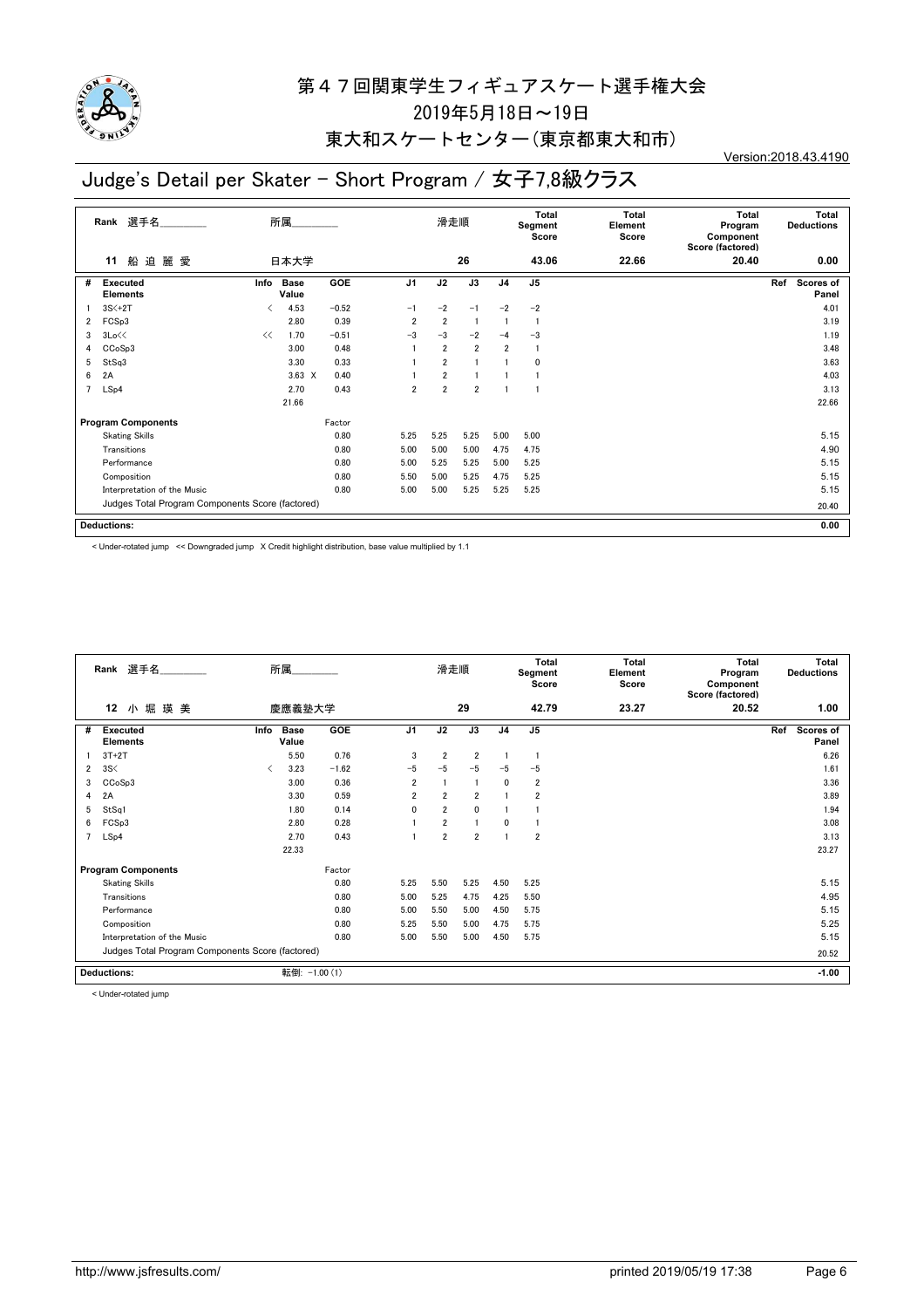

### 東大和スケートセンター(東京都東大和市)

Version:2018.43.4190

### Judge's Detail per Skater - Short Program / 女子7,8級クラス

|                | 選手名<br>Rank                                      |      | 所属                   |            |                | 滑走順            |              |                | Total<br>Segment<br>Score | <b>Total</b><br>Element<br>Score | <b>Total</b><br>Program<br>Component<br>Score (factored) | Total<br><b>Deductions</b>       |
|----------------|--------------------------------------------------|------|----------------------|------------|----------------|----------------|--------------|----------------|---------------------------|----------------------------------|----------------------------------------------------------|----------------------------------|
|                | 澤 日向子<br>三<br>13                                 |      | 専修大学                 |            |                |                | 9            |                | 42.40                     | 22.44                            | 19.96                                                    | 0.00                             |
| #              | <b>Executed</b><br><b>Elements</b>               | Info | <b>Base</b><br>Value | <b>GOE</b> | J <sub>1</sub> | J2             | J3           | J <sub>4</sub> | J <sub>5</sub>            |                                  |                                                          | Ref<br><b>Scores of</b><br>Panel |
|                | $3S<+2T$                                         | ✓    | 4.53                 | $-0.71$    | $-3$           | $-2$           | $-2$         | $-2$           | $-2$                      |                                  |                                                          | 3.82                             |
| 2              | 3Lo                                              |      | 4.90                 | 0.29       | $\mathbf{0}$   |                |              | 0              | 1                         |                                  |                                                          | 5.19                             |
| 3              | LSp2                                             |      | 1.90                 | 0.19       | $\mathbf{0}$   | $\overline{2}$ |              |                |                           |                                  |                                                          | 2.09                             |
| 4              | CCoSp2                                           |      | 2.50                 | 0.05       | $\mathbf{0}$   | 0              |              | 0              | 0                         |                                  |                                                          | 2.55                             |
| 5              | StSq2                                            |      | 2.60                 | 0.21       |                |                |              |                | 0                         |                                  |                                                          | 2.81                             |
| 6              | 2A                                               |      | $3.63 \times$        | 0.00       | $\mathbf{0}$   | 0              | $\mathbf{0}$ | 0              | 0                         |                                  |                                                          | 3.63                             |
| $\overline{7}$ | FCS <sub>p2</sub>                                |      | 2.30                 | 0.05       | $\mathbf 0$    | $\mathbf{0}$   | 0            |                | 0                         |                                  |                                                          | 2.35                             |
|                |                                                  |      | 22.36                |            |                |                |              |                |                           |                                  |                                                          | 22.44                            |
|                | <b>Program Components</b>                        |      |                      | Factor     |                |                |              |                |                           |                                  |                                                          |                                  |
|                | <b>Skating Skills</b>                            |      |                      | 0.80       | 5.25           | 5.00           | 5.25         | 4.75           | 5.25                      |                                  |                                                          | 5.10                             |
|                | Transitions                                      |      |                      | 0.80       | 5.00           | 4.75           | 4.75         | 4.50           | 5.00                      |                                  |                                                          | 4.80                             |
|                | Performance                                      |      |                      | 0.80       | 5.00           | 5.00           | 5.00         | 5.25           | 5.25                      |                                  |                                                          | 5.10                             |
|                | Composition                                      |      |                      | 0.80       | 5.25           | 5.00           | 5.00         | 4.75           | 5.00                      |                                  |                                                          | 5.00                             |
|                | Interpretation of the Music                      |      |                      | 0.80       | 5.00           | 5.00           | 5.00         | 4.75           | 5.00                      |                                  |                                                          | 4.95                             |
|                | Judges Total Program Components Score (factored) |      |                      |            |                |                |              |                |                           |                                  |                                                          | 19.96                            |
|                | <b>Deductions:</b>                               |      |                      |            |                |                |              |                |                           |                                  |                                                          | 0.00                             |

< Under-rotated jump X Credit highlight distribution, base value multiplied by 1.1

|                | Rank 選手名                                         |      | 所属                   |         |                | 滑走順            |              |                | <b>Total</b><br>Segment<br>Score | <b>Total</b><br>Element<br>Score | <b>Total</b><br>Program<br>Component<br>Score (factored) | <b>Total</b><br><b>Deductions</b> |
|----------------|--------------------------------------------------|------|----------------------|---------|----------------|----------------|--------------|----------------|----------------------------------|----------------------------------|----------------------------------------------------------|-----------------------------------|
|                | 島<br>優 子<br>14<br>Л                              |      | 立教大学                 |         |                |                | 30           |                | 40.39                            | 20.95                            | 19.44                                                    | 0.00                              |
| #              | <b>Executed</b><br><b>Elements</b>               | Info | <b>Base</b><br>Value | GOE     | J <sub>1</sub> | J2             | J3           | J <sub>4</sub> | J <sub>5</sub>                   |                                  |                                                          | Ref<br><b>Scores of</b><br>Panel  |
|                | $3T+2T$                                          |      | 5.50                 | $-0.34$ | $-2$           |                | $-1$         | $\mathbf{0}$   | $-2$                             |                                  |                                                          | 5.16                              |
| $\overline{2}$ | 2A                                               |      | 3.30                 | $-0.07$ | $-1$           |                | $-1$         | $\mathbf{0}$   | 0                                |                                  |                                                          | 3.23                              |
| 3              | 3S <                                             | <<   | 1.30                 | $-0.62$ | $-5$           | $-5$           | $-5$         | $-5$           | $-4$                             |                                  |                                                          | 0.68                              |
| 4              | CCoSp3                                           |      | 3.00                 | 0.42    |                | $\overline{2}$ |              | $\overline{2}$ |                                  |                                  |                                                          | 3.42                              |
| 5              | StSq2                                            |      | 2.60                 | $-0.10$ | $-1$           | $-1$           | $\mathbf{0}$ |                | $-1$                             |                                  |                                                          | 2.50                              |
| 6              | LSp3                                             |      | 2.40                 | 0.38    | $\overline{2}$ | $\overline{2}$ |              | $\overline{2}$ |                                  |                                  |                                                          | 2.78                              |
| 7              | FSS <sub>p4</sub>                                |      | 3.00                 | 0.18    | 0              | $\mathbf 0$    |              |                |                                  |                                  |                                                          | 3.18                              |
|                |                                                  |      | 21.10                |         |                |                |              |                |                                  |                                  |                                                          | 20.95                             |
|                | <b>Program Components</b>                        |      |                      | Factor  |                |                |              |                |                                  |                                  |                                                          |                                   |
|                | <b>Skating Skills</b>                            |      |                      | 0.80    | 5.00           | 5.25           | 4.75         | 4.50           | 4.75                             |                                  |                                                          | 4.85                              |
|                | Transitions                                      |      |                      | 0.80    | 4.75           | 5.00           | 4.50         | 4.25           | 4.75                             |                                  |                                                          | 4.65                              |
|                | Performance                                      |      |                      | 0.80    | 4.75           | 5.25           | 4.75         | 4.50           | 5.00                             |                                  |                                                          | 4.85                              |
|                | Composition                                      |      |                      | 0.80    | 5.25           | 5.00           | 4.75         | 4.50           | 5.00                             |                                  |                                                          | 4.90                              |
|                | Interpretation of the Music                      |      |                      | 0.80    | 5.25           | 5.25           | 5.00         | 4.75           | 5.00                             |                                  |                                                          | 5.05                              |
|                | Judges Total Program Components Score (factored) |      |                      |         |                |                |              |                |                                  |                                  |                                                          | 19.44                             |
|                | <b>Deductions:</b>                               |      |                      |         |                |                |              |                |                                  |                                  |                                                          | 0.00                              |

<< Downgraded jump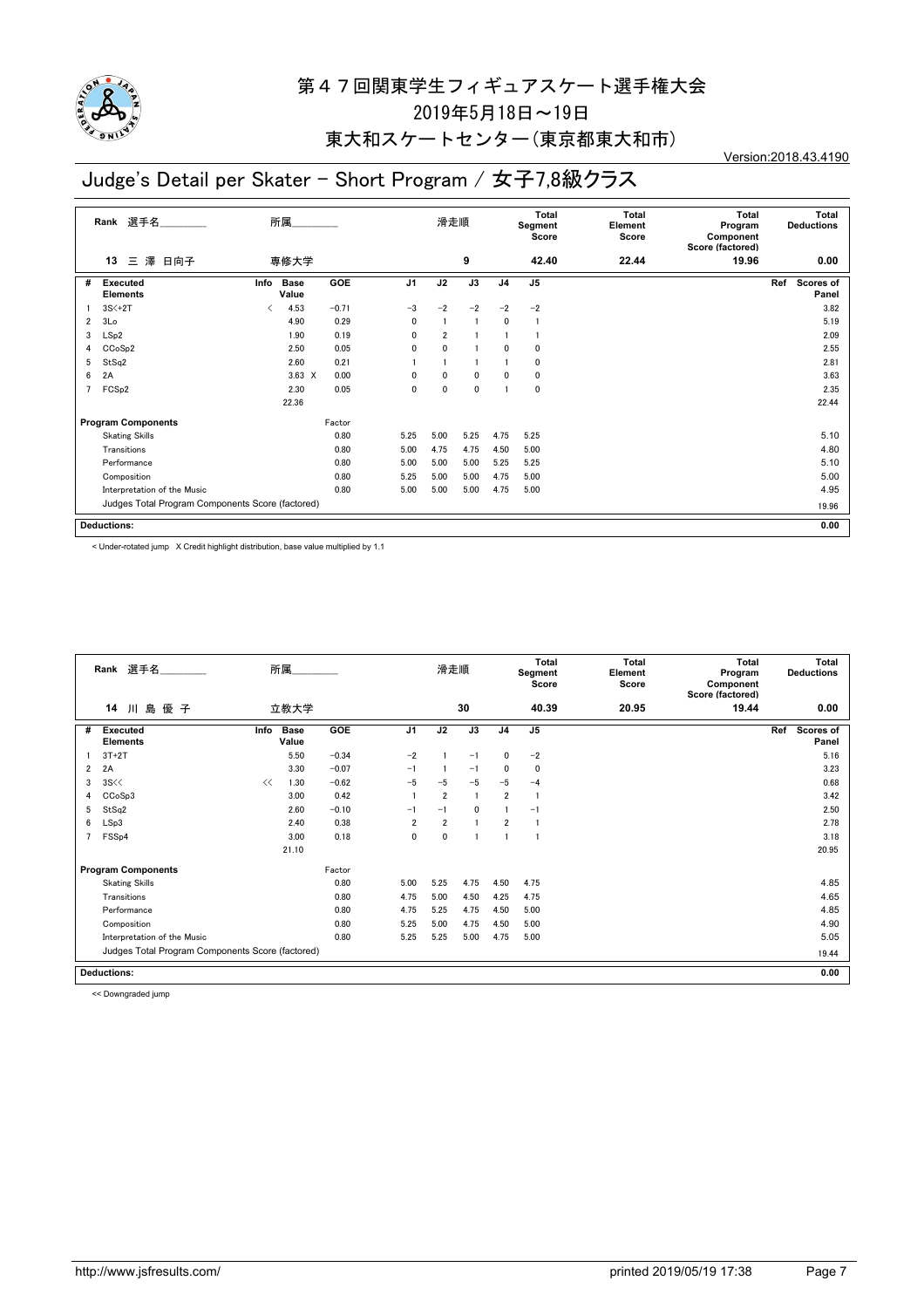

### 東大和スケートセンター(東京都東大和市)

Version:2018.43.4190

# Judge's Detail per Skater - Short Program / 女子7,8級クラス

|   | 選手名<br>Rank                                      |      | 所属                   |            |                | 滑走順            |                |                | Total<br>Segment<br>Score | <b>Total</b><br>Element<br>Score | <b>Total</b><br>Program<br>Component<br>Score (factored) | Total<br><b>Deductions</b>       |  |
|---|--------------------------------------------------|------|----------------------|------------|----------------|----------------|----------------|----------------|---------------------------|----------------------------------|----------------------------------------------------------|----------------------------------|--|
|   | 里<br>中<br>15<br>子<br>Щ                           |      | 法政大学                 |            |                |                | 4              |                | 40.08                     | 20.32                            | 19.76                                                    | 0.00                             |  |
| # | <b>Executed</b><br><b>Elements</b>               | Info | <b>Base</b><br>Value | <b>GOE</b> | J <sub>1</sub> | J2             | J3             | J <sub>4</sub> | J <sub>5</sub>            |                                  |                                                          | Ref<br><b>Scores of</b><br>Panel |  |
|   | $3Lo<<+2T$                                       | <<   | 3.00                 | $-0.58$    | $-5$           | $-3$           | $-3$           | $-3$           | $-3$                      |                                  |                                                          | 2.42                             |  |
| 2 | FSS <sub>p4</sub>                                |      | 3.00                 | 0.36       |                |                | $\mathbf{1}$   | $\overline{2}$ | $\overline{1}$            |                                  |                                                          | 3.36                             |  |
| 3 | 3S<                                              | ≺    | 3.23                 | $-0.71$    | $-2$           | $-3$           | $-2$           | $-2$           | $-2$                      |                                  |                                                          | 2.52                             |  |
| 4 | LSp3                                             |      | 2.40                 | 0.29       | 0              | $\overline{2}$ | -1             | $\overline{2}$ | -1                        |                                  |                                                          | 2.69                             |  |
| 5 | 2A                                               |      | $3.63 \times$        | 0.13       | 0              | $\mathbf{0}$   |                | 0              |                           |                                  |                                                          | 3.76                             |  |
| 6 | StSq2                                            |      | 2.60                 | 0.36       |                |                | $\overline{2}$ | $\overline{2}$ |                           |                                  |                                                          | 2.96                             |  |
| 7 | CCoSp3V                                          |      | 2.25                 | 0.36       | $\overline{2}$ |                | $\overline{2}$ | $\overline{2}$ |                           |                                  |                                                          | 2.61                             |  |
|   |                                                  |      | 20.11                |            |                |                |                |                |                           |                                  |                                                          | 20.32                            |  |
|   | <b>Program Components</b>                        |      |                      | Factor     |                |                |                |                |                           |                                  |                                                          |                                  |  |
|   | <b>Skating Skills</b>                            |      |                      | 0.80       | 5.25           | 4.75           | 5.25           | 5.25           | 5.50                      |                                  |                                                          | 5.20                             |  |
|   | Transitions                                      |      |                      | 0.80       | 4.50           | 4.25           | 4.75           | 4.75           | 5.50                      |                                  |                                                          | 4.75                             |  |
|   | Performance                                      |      |                      | 0.80       | 5.00           | 4.50           | 5.00           | 5.25           | 5.50                      |                                  |                                                          | 5.05                             |  |
|   | Composition                                      |      |                      | 0.80       | 4.75           | 4.25           | 5.00           | 4.75           | 5.50                      |                                  |                                                          | 4.85                             |  |
|   | Interpretation of the Music                      |      |                      | 0.80       | 5.00           | 4.25           | 5.00           | 4.50           | 5.50                      |                                  |                                                          | 4.85                             |  |
|   | Judges Total Program Components Score (factored) |      |                      |            |                |                |                |                |                           |                                  |                                                          | 19.76                            |  |
|   | <b>Deductions:</b>                               |      |                      |            |                |                |                |                |                           |                                  |                                                          | 0.00                             |  |

< Under-rotated jump << Downgraded jump X Credit highlight distribution, base value multiplied by 1.1

|   | Rank 選手名                                         |      | 所属                   |         |                | 滑走順            |                |                | <b>Total</b><br>Segment<br>Score | Total<br>Element<br>Score | <b>Total</b><br>Program<br>Component<br>Score (factored) | Total<br><b>Deductions</b> |
|---|--------------------------------------------------|------|----------------------|---------|----------------|----------------|----------------|----------------|----------------------------------|---------------------------|----------------------------------------------------------|----------------------------|
|   | 遠藤美稀<br>16                                       |      | 東洋大学                 |         |                |                | 3              |                | 40.03                            | 18.55                     | 21.48                                                    | 0.00                       |
| # | <b>Executed</b><br><b>Elements</b>               | Info | <b>Base</b><br>Value | GOE     | J <sub>1</sub> | J2             | J3             | J <sub>4</sub> | J <sub>5</sub>                   |                           |                                                          | Ref<br>Scores of<br>Panel  |
|   | LSp3                                             |      | 2.40                 | 0.77    | 2              | 3              | $\overline{4}$ | 4              | 3                                |                           |                                                          | 3.17                       |
| 2 | 2A<                                              | ≺    | 2.48                 | $-0.50$ | $-2$           | $-2$           | $-2$           | $-2$           | $-2$                             |                           |                                                          | 1.98                       |
| 3 | $3T<<+2T<$                                       | <<   | 2.28                 | $-0.65$ | $-5$           | $-5$           | $-5$           | $-5$           | $-5$                             |                           |                                                          | 1.63                       |
| 4 | 3S <                                             | <<   | $1.43 \times$        | $-0.52$ | $-5$           | $-4$           | $-4$           | $-4$           | $-3$                             |                           |                                                          | 0.91                       |
| 5 | FSSp3                                            |      | 2.60                 | 0.57    | $\overline{2}$ | $\overline{2}$ | $\overline{2}$ | 3              | $\overline{\mathbf{2}}$          |                           |                                                          | 3.17                       |
| 6 | CCoSp4                                           |      | 3.50                 | 0.91    | 3              | 3              | 3              | 3              |                                  |                           |                                                          | 4.41                       |
| 7 | StSq2                                            |      | 2.60                 | 0.68    | $\overline{2}$ | 3              | $\overline{2}$ | 4              | $\overline{2}$                   |                           |                                                          | 3.28                       |
|   |                                                  |      | 17.29                |         |                |                |                |                |                                  |                           |                                                          | 18.55                      |
|   | <b>Program Components</b>                        |      |                      | Factor  |                |                |                |                |                                  |                           |                                                          |                            |
|   | <b>Skating Skills</b>                            |      |                      | 0.80    | 5.00           | 4.75           | 5.00           | 5.50           | 5.25                             |                           |                                                          | 5.10                       |
|   | Transitions                                      |      |                      | 0.80    | 5.00           | 4.75           | 4.75           | 5.50           | 5.25                             |                           |                                                          | 5.05                       |
|   | Performance                                      |      |                      | 0.80    | 5.25           | 5.00           | 5.25           | 6.25           | 5.75                             |                           |                                                          | 5.50                       |
|   | Composition                                      |      |                      | 0.80    | 5.50           | 5.00           | 5.25           | 6.50           | 5.50                             |                           |                                                          | 5.55                       |
|   | Interpretation of the Music                      |      |                      | 0.80    | 5.25           | 5.25           | 5.25           | 7.00           | 5.50                             |                           |                                                          | 5.65                       |
|   | Judges Total Program Components Score (factored) |      |                      | 21.48   |                |                |                |                |                                  |                           |                                                          |                            |
|   | <b>Deductions:</b>                               |      |                      |         |                |                |                |                |                                  |                           |                                                          | 0.00                       |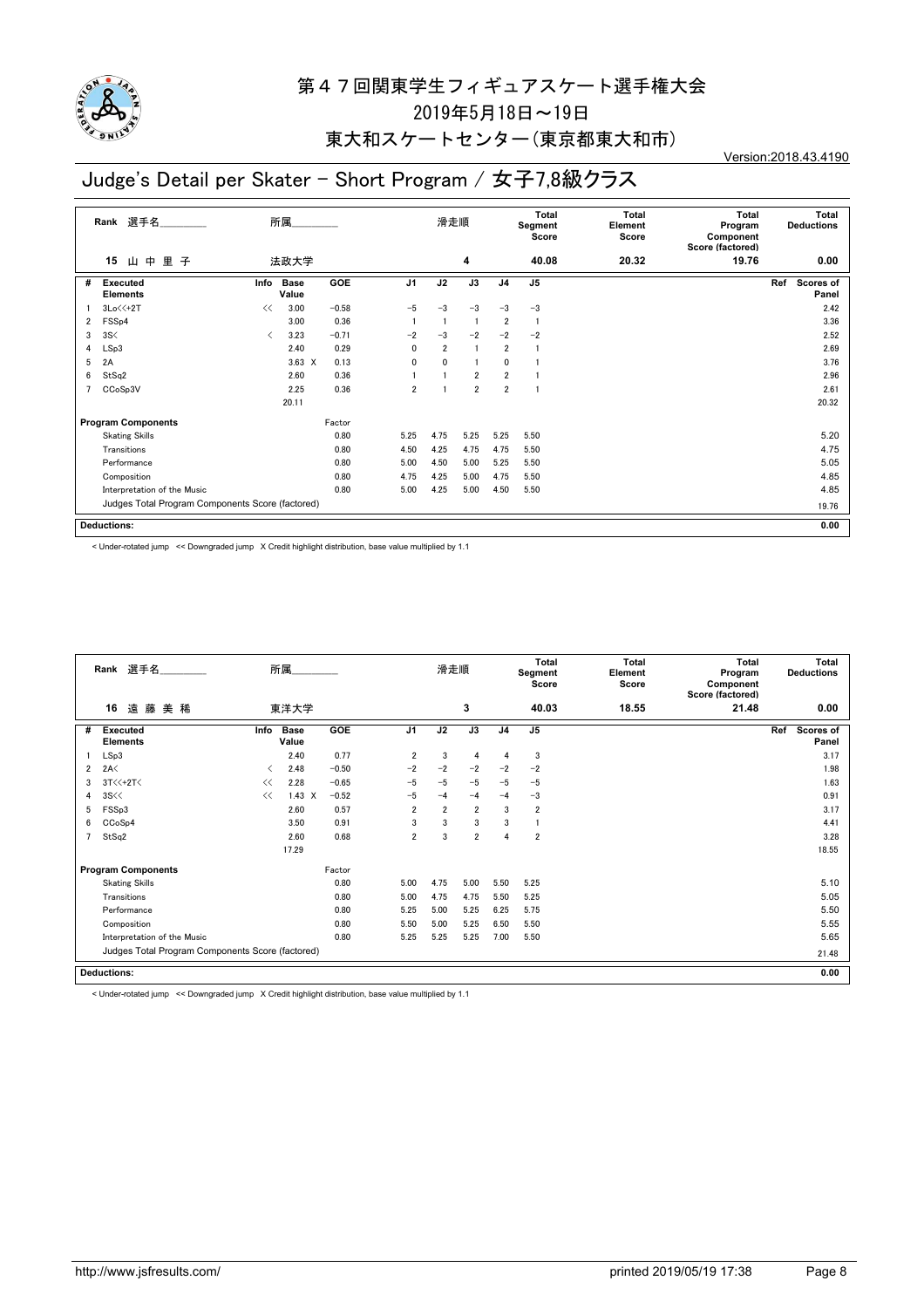

### 東大和スケートセンター(東京都東大和市)

#### Version:2018.43.4190

# Judge's Detail per Skater - Short Program / 女子7,8級クラス

|   | 選手名<br>Rank                                      | 所属                           |            |                | 滑走順          |                |                | <b>Total</b><br>Segment<br>Score | <b>Total</b><br>Element<br>Score | <b>Total</b><br>Program<br>Component<br>Score (factored) | Total<br><b>Deductions</b>       |
|---|--------------------------------------------------|------------------------------|------------|----------------|--------------|----------------|----------------|----------------------------------|----------------------------------|----------------------------------------------------------|----------------------------------|
|   | 鈴木珠里<br>17                                       | 日本体育大学                       |            |                |              | 16             |                | 39.49                            | 21.17                            | 18.32                                                    | 0.00                             |
| # | <b>Executed</b><br><b>Elements</b>               | <b>Base</b><br>Info<br>Value | <b>GOE</b> | J <sub>1</sub> | J2           | J3             | J <sub>4</sub> | J <sub>5</sub>                   |                                  |                                                          | Ref<br><b>Scores of</b><br>Panel |
|   | $3T+2T$                                          | 5.50                         | $-0.67$    | $-1$           | $-1$         | $-2$           | $-2$           | $-2$                             |                                  |                                                          | 4.83                             |
| 2 | 3S                                               | 4.30                         | 0.09       | $\mathbf{0}$   | -1           | 0              | 0              | 0                                |                                  |                                                          | 4.39                             |
| 3 | FCSp1                                            | 1.90                         | $-0.23$    | $-2$           | $-1$         | $-1$           | $-1$           | $-1$                             |                                  |                                                          | 1.67                             |
| 4 | StSq2                                            | 2.60                         | 0.05       | $\mathbf{0}$   | $\mathbf 0$  | -1             | 0              | 0                                |                                  |                                                          | 2.65                             |
| 5 | 2A                                               | $3.63 \times$                | $-0.26$    | $-1$           | $-1$         | 0              | $-1$           | $-1$                             |                                  |                                                          | 3.37                             |
| 6 | CCoSp2V                                          | 1.88                         | 0.15       |                | $\mathbf{0}$ | $\overline{2}$ |                | 0                                |                                  |                                                          | 2.03                             |
| 7 | SSp3                                             | 2.10                         | 0.13       | 0              | 0            |                |                | 1                                |                                  |                                                          | 2.23                             |
|   |                                                  | 21.91                        |            |                |              |                |                |                                  |                                  |                                                          | 21.17                            |
|   | <b>Program Components</b>                        |                              | Factor     |                |              |                |                |                                  |                                  |                                                          |                                  |
|   | <b>Skating Skills</b>                            |                              | 0.80       | 4.75           | 4.75         | 5.00           | 4.25           | 4.75                             |                                  |                                                          | 4.70                             |
|   | Transitions                                      |                              | 0.80       | 4.25           | 4.50         | 4.75           | 4.25           | 4.50                             |                                  |                                                          | 4.45                             |
|   | Performance                                      |                              | 0.80       | 4.25           | 4.75         | 5.00           | 4.00           | 4.75                             |                                  |                                                          | 4.55                             |
|   | Composition                                      |                              | 0.80       | 4.50           | 4.75         | 5.00           | 4.50           | 4.50                             |                                  |                                                          | 4.65                             |
|   | Interpretation of the Music                      |                              | 0.80       | 4.25           | 4.50         | 5.25           | 4.25           | 4.50                             |                                  |                                                          | 4.55                             |
|   | Judges Total Program Components Score (factored) |                              |            |                |              |                |                |                                  |                                  |                                                          | 18.32                            |
|   | <b>Deductions:</b>                               |                              |            |                |              |                |                |                                  |                                  |                                                          | 0.00                             |

X Credit highlight distribution, base value multiplied by 1.1

|                | Rank 選手名                                         |      | 所属                   |            |                | 滑走順          |                |                | Total<br>Segment<br>Score | Total<br>Element<br>Score | Total<br>Program<br>Component<br>Score (factored) | Total<br><b>Deductions</b> |
|----------------|--------------------------------------------------|------|----------------------|------------|----------------|--------------|----------------|----------------|---------------------------|---------------------------|---------------------------------------------------|----------------------------|
|                | 18<br>海津 あすか                                     |      | 東洋大学                 |            |                |              | 28             |                | 39.37                     | 19.57                     | 19.80                                             | 0.00                       |
| #              | <b>Executed</b><br><b>Elements</b>               | Info | <b>Base</b><br>Value | <b>GOE</b> | J <sub>1</sub> | J2           | J3             | J <sub>4</sub> | J <sub>5</sub>            |                           |                                                   | Ref<br>Scores of<br>Panel  |
|                | $3T<+2T$                                         | ≺    | 4.45                 | $-0.69$    | $-3$           | $-2$         | $-2$           | $-2$           | $-2$                      |                           |                                                   | 3.76                       |
| $\overline{2}$ | 3S <                                             | <<   | 1.30                 | $-0.44$    | $-4$           | $-3$         | $-3$           | $-4$           | $-3$                      |                           |                                                   | 0.86                       |
| 3              | CCoSp4                                           |      | 3.50                 | 0.42       | $\overline{2}$ |              |                |                |                           |                           |                                                   | 3.92                       |
| 4              | 2A                                               |      | $3.63 \times$        | 0.33       | 0              | $\mathbf{0}$ | $\overline{2}$ |                | $\overline{2}$            |                           |                                                   | 3.96                       |
| 5              | FSSp3                                            |      | 2.60                 | 0.36       | $\overline{2}$ |              | $\overline{2}$ |                |                           |                           |                                                   | 2.96                       |
| 6              | StSq1                                            |      | 1.80                 | 0.18       |                |              |                |                |                           |                           |                                                   | 1.98                       |
| 7              | LSp2                                             |      | 1.90                 | 0.23       | $\overline{2}$ |              |                |                |                           |                           |                                                   | 2.13                       |
|                |                                                  |      | 19.18                |            |                |              |                |                |                           |                           |                                                   | 19.57                      |
|                | <b>Program Components</b>                        |      |                      | Factor     |                |              |                |                |                           |                           |                                                   |                            |
|                | <b>Skating Skills</b>                            |      |                      | 0.80       | 4.75           | 4.75         | 5.25           | 4.75           | 5.00                      |                           |                                                   | 4.90                       |
|                | Transitions                                      |      |                      | 0.80       | 4.00           | 4.50         | 5.00           | 4.50           | 5.25                      |                           |                                                   | 4.65                       |
|                | Performance                                      |      |                      | 0.80       | 4.50           | 4.50         | 5.25           | 5.25           | 5.50                      |                           |                                                   | 5.00                       |
|                | Composition                                      |      |                      | 0.80       | 5.00           | 4.50         | 5.25           | 5.00           | 5.50                      |                           |                                                   | 5.05                       |
|                | Interpretation of the Music                      |      |                      | 0.80       | 4.75           | 4.75         | 5.25           | 5.50           | 5.50                      |                           |                                                   | 5.15                       |
|                | Judges Total Program Components Score (factored) |      |                      |            |                |              |                |                |                           |                           |                                                   | 19.80                      |
|                | <b>Deductions:</b>                               |      |                      |            |                |              |                |                |                           |                           |                                                   | 0.00                       |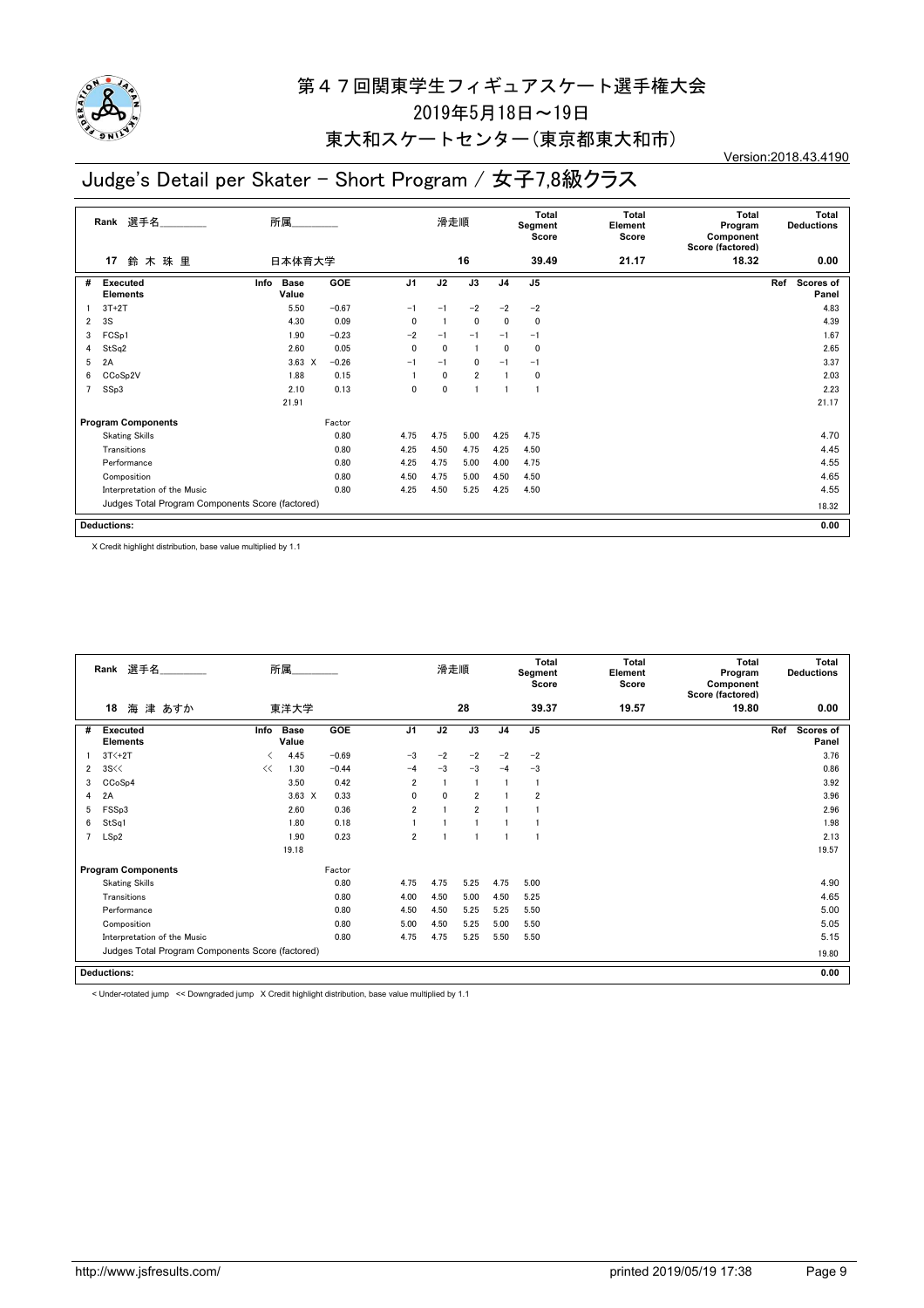

### 東大和スケートセンター(東京都東大和市)

#### Version:2018.43.4190

### Judge's Detail per Skater - Short Program / 女子7,8級クラス

|   | 選手名<br>Rank                                      |      | 所属                   |            |                | 滑走順            |                |                | <b>Total</b><br>Segment<br>Score | <b>Total</b><br>Element<br>Score | <b>Total</b><br>Program<br>Component<br>Score (factored) | <b>Total</b><br><b>Deductions</b> |
|---|--------------------------------------------------|------|----------------------|------------|----------------|----------------|----------------|----------------|----------------------------------|----------------------------------|----------------------------------------------------------|-----------------------------------|
|   | 鈴木星佳<br>19                                       |      | 慶應義塾大学               |            |                |                | 22             |                | 39.07                            | 20.79                            | 20.28                                                    | 2.00                              |
| # | <b>Executed</b><br><b>Elements</b>               | Info | <b>Base</b><br>Value | <b>GOE</b> | J <sub>1</sub> | J2             | J3             | J <sub>4</sub> | J <sub>5</sub>                   |                                  |                                                          | Ref<br>Scores of<br>Panel         |
|   | 2A                                               |      | 3.30                 | 0.59       | $\overline{2}$ | $\overline{2}$ | $\overline{2}$ |                | $\overline{2}$                   |                                  |                                                          | 3.89                              |
| 2 | FSS <sub>p4</sub>                                |      | 3.00                 | 0.72       | 3              | $\overline{2}$ | $\overline{2}$ | $\overline{2}$ | 3                                |                                  |                                                          | 3.72                              |
| 3 | 3S<                                              | ◁    | 3.23                 | $-1.62$    | -5             | $-5$           | $-5$           | $-5$           | $-5$                             |                                  |                                                          | 1.61                              |
|   | 3T<+COMBO                                        | ✓    | $3.47 \times$        | $-1.58$    | $-5$           | $-5$           | $-5$           | $-5$           | $-5$                             |                                  |                                                          | 1.89                              |
| 5 | LSp3                                             |      | 2.40                 | 0.19       |                |                |                | 0              | $\mathbf{1}$                     |                                  |                                                          | 2.59                              |
| 6 | StSq2                                            |      | 2.60                 | 0.36       |                | $\overline{2}$ |                |                | $\overline{2}$                   |                                  |                                                          | 2.96                              |
|   | CCoSp4                                           |      | 3.50                 | 0.63       | $\overline{2}$ |                | $\overline{2}$ | $\overline{2}$ | $\overline{2}$                   |                                  |                                                          | 4.13                              |
|   |                                                  |      | 21.50                |            |                |                |                |                |                                  |                                  |                                                          | 20.79                             |
|   | <b>Program Components</b>                        |      |                      | Factor     |                |                |                |                |                                  |                                  |                                                          |                                   |
|   | <b>Skating Skills</b>                            |      |                      | 0.80       | 5.50           | 5.50           | 5.25           | 4.75           | 5.00                             |                                  |                                                          | 5.20                              |
|   | Transitions                                      |      |                      | 0.80       | 5.25           | 5.25           | 4.50           | 4.25           | 5.00                             |                                  |                                                          | 4.85                              |
|   | Performance                                      |      |                      | 0.80       | 5.00           | 5.25           | 4.75           | 4.25           | 5.25                             |                                  |                                                          | 4.90                              |
|   | Composition                                      |      |                      | 0.80       | 5.50           | 5.25           | 5.00           | 4.75           | 5.50                             |                                  |                                                          | 5.20                              |
|   | Interpretation of the Music                      |      |                      | 0.80       | 5.25           | 5.50           | 5.25           | 4.50           | 5.50                             |                                  |                                                          | 5.20                              |
|   | Judges Total Program Components Score (factored) |      |                      |            |                |                |                |                |                                  | 20.28                            |                                                          |                                   |
|   | <b>Deductions:</b>                               |      | 転倒:                  | $-2.00(2)$ |                |                |                |                |                                  |                                  |                                                          | $-2.00$                           |

< Under-rotated jump X Credit highlight distribution, base value multiplied by 1.1

|                | Rank 選手名                                         |        | 所属                   |         |                | 滑走順            |              |                | <b>Total</b><br>Segment<br>Score | Total<br>Element<br>Score | Total<br>Program<br>Component<br>Score (factored) | Total<br><b>Deductions</b>       |
|----------------|--------------------------------------------------|--------|----------------------|---------|----------------|----------------|--------------|----------------|----------------------------------|---------------------------|---------------------------------------------------|----------------------------------|
|                | 土橋亜海<br>20                                       |        | 明治大学                 |         |                |                | 32           |                | 38.32                            | 19.44                     | 18.88                                             | 0.00                             |
| #              | <b>Executed</b><br><b>Elements</b>               | Info   | <b>Base</b><br>Value | GOE     | J <sub>1</sub> | J2             | J3           | J <sub>4</sub> | J5                               |                           |                                                   | Ref<br><b>Scores of</b><br>Panel |
|                | $3T+2T$                                          |        | 5.50                 | 0.17    | $-1$           |                |              |                | 0                                |                           |                                                   | 5.67                             |
| $\overline{2}$ | 3S<                                              | ≺      | 3.23                 | $-0.65$ | $-2$           | $-2$           | $-2$         | $-2$           | $-2$                             |                           |                                                   | 2.58                             |
| 3              | FCS <sub>p2</sub>                                |        | 2.30                 | 0.28    | $\overline{2}$ | $\overline{2}$ |              |                | 0                                |                           |                                                   | 2.58                             |
| 4              | $1A*$                                            | $\ast$ | 0.00 X               | 0.00    |                |                |              |                |                                  |                           |                                                   | 0.00                             |
| 5              | LSp4                                             |        | 2.70                 | 0.32    |                | $\overline{2}$ |              |                |                                  |                           |                                                   | 3.02                             |
| 6              | StSq2                                            |        | 2.60                 | 0.05    | $\mathbf{0}$   |                | $\mathbf{0}$ | 0              | 0                                |                           |                                                   | 2.65                             |
|                | CCoSp3                                           |        | 3.00                 | $-0.06$ | 0              | $-1$           | $\mathbf 0$  | 0              | 0                                |                           |                                                   | 2.94                             |
|                |                                                  |        | 19.33                |         |                |                |              |                |                                  |                           |                                                   | 19.44                            |
|                | <b>Program Components</b>                        |        |                      | Factor  |                |                |              |                |                                  |                           |                                                   |                                  |
|                | <b>Skating Skills</b>                            |        |                      | 0.80    | 4.75           | 5.00           | 4.75         | 4.75           | 5.00                             |                           |                                                   | 4.85                             |
|                | Transitions                                      |        |                      | 0.80    | 4.50           | 4.50           | 4.50         | 4.25           | 4.75                             |                           |                                                   | 4.50                             |
|                | Performance                                      |        |                      | 0.80    | 4.75           | 4.75           | 4.75         | 4.50           | 5.00                             |                           |                                                   | 4.75                             |
|                | Composition                                      |        |                      | 0.80    | 5.00           | 5.00           | 4.75         | 4.25           | 4.75                             |                           |                                                   | 4.75                             |
|                | Interpretation of the Music                      |        |                      | 0.80    | 5.00           | 4.50           | 4.75         | 4.75           | 4.75                             |                           |                                                   | 4.75                             |
|                | Judges Total Program Components Score (factored) |        |                      |         |                |                |              |                |                                  |                           |                                                   | 18.88                            |
|                | <b>Deductions:</b>                               |        |                      |         |                |                |              |                |                                  |                           |                                                   | 0.00                             |

\* Invalid element < Under-rotated jump X Credit highlight distribution, base value multiplied by 1.1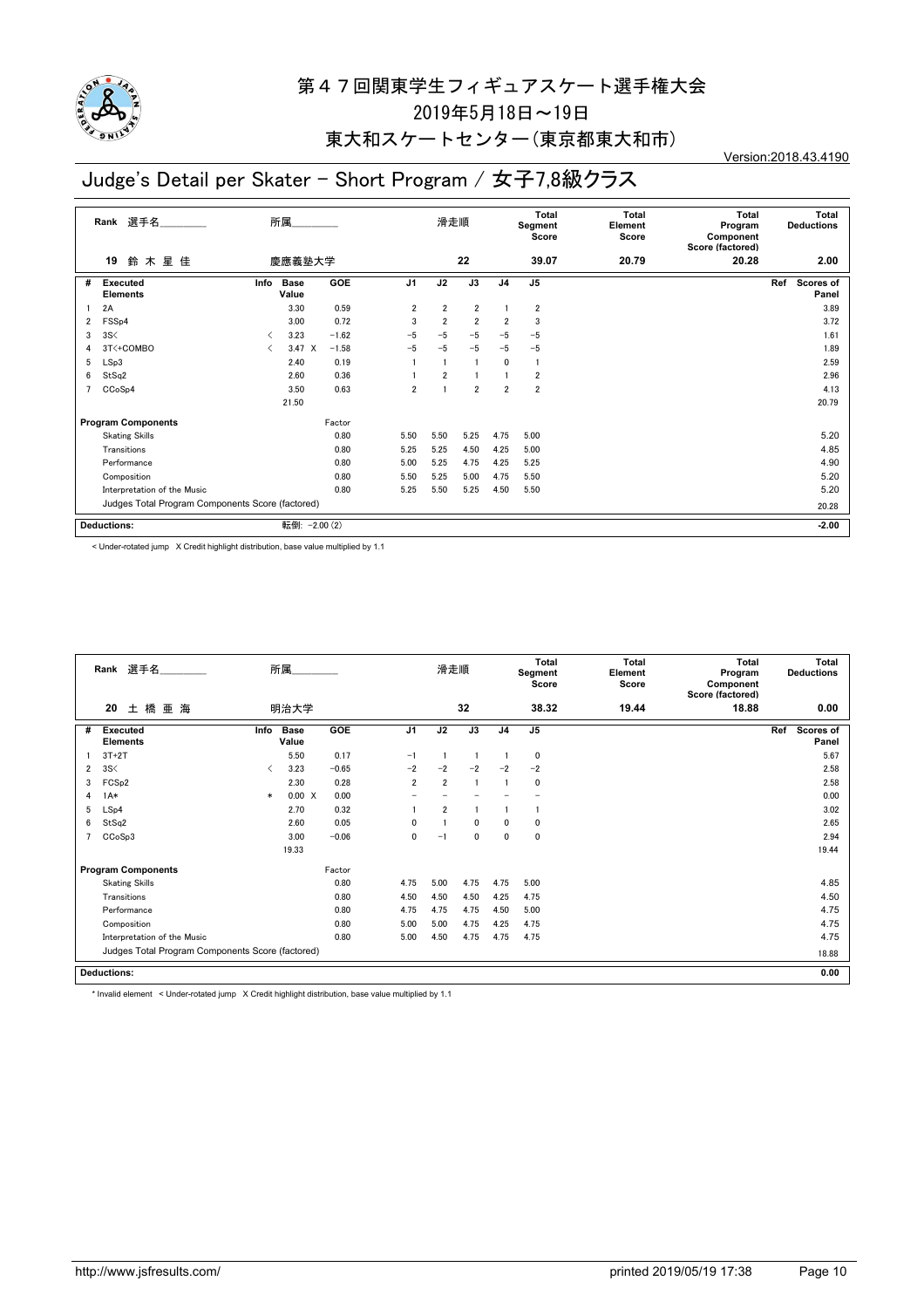

### 東大和スケートセンター(東京都東大和市)

Version:2018.43.4190

### Judge's Detail per Skater - Short Program / 女子7,8級クラス

|   | 選手名<br>Rank                                      |        | 所属                   |            |                | 滑走順            |                |                | Total<br>Segment<br>Score | <b>Total</b><br>Element<br>Score | <b>Total</b><br>Program<br>Component<br>Score (factored) |     | Total<br><b>Deductions</b> |
|---|--------------------------------------------------|--------|----------------------|------------|----------------|----------------|----------------|----------------|---------------------------|----------------------------------|----------------------------------------------------------|-----|----------------------------|
|   | 松丸夏未<br>21                                       |        | 日本大学                 |            |                |                | 13             |                | 35.47                     | 15.43                            | 20.04                                                    |     | 0.00                       |
| # | <b>Executed</b><br><b>Elements</b>               | Info   | <b>Base</b><br>Value | <b>GOE</b> | J <sub>1</sub> | J2             | J3             | J <sub>4</sub> | J <sub>5</sub>            |                                  |                                                          | Ref | <b>Scores of</b><br>Panel  |
|   | $3T+1T*$                                         | $\ast$ | 4.20                 | $-2.10$    | $-5$           | $-5$           | $-5$           | $-5$           | $-5$                      |                                  |                                                          |     | 2.10                       |
| 2 | 3S<                                              | ✓      | 3.23                 | $-0.65$    | $-2$           | $-1$           | $-3$           | $-1$           | $-3$                      |                                  |                                                          |     | 2.58                       |
| 3 | LSp4                                             |        | 2.70                 | 0.54       | $\overline{2}$ | $\overline{2}$ | $\overline{2}$ | $\overline{2}$ | $\overline{2}$            |                                  |                                                          |     | 3.24                       |
| 4 | StSq2                                            |        | 2.60                 | 0.42       |                | $\overline{2}$ |                | $\overline{2}$ | $\overline{2}$            |                                  |                                                          |     | 3.02                       |
| 5 | FSSp3                                            |        | 2.60                 | 0.21       |                |                |                |                | 0                         |                                  |                                                          |     | 2.81                       |
| 6 | $1A*$                                            | $\ast$ | 0.00 X               | 0.00       |                |                |                |                |                           |                                  |                                                          |     | 0.00                       |
| 7 | CCoSp1V                                          |        | 1.50                 | 0.18       |                |                |                |                | 2                         |                                  |                                                          |     | 1.68                       |
|   |                                                  |        | 16.83                |            |                |                |                |                |                           |                                  |                                                          |     | 15.43                      |
|   | <b>Program Components</b>                        |        |                      | Factor     |                |                |                |                |                           |                                  |                                                          |     |                            |
|   | <b>Skating Skills</b>                            |        |                      | 0.80       | 5.50           | 5.50           | 5.00           | 4.75           | 5.00                      |                                  |                                                          |     | 5.15                       |
|   | Transitions                                      |        |                      | 0.80       | 5.00           | 5.25           | 4.50           | 4.25           | 5.00                      |                                  |                                                          |     | 4.80                       |
|   | Performance                                      |        |                      | 0.80       | 5.00           | 5.50           | 4.75           | 4.75           | 5.25                      |                                  |                                                          |     | 5.05                       |
|   | Composition                                      |        |                      | 0.80       | 5.25           | 5.25           | 4.75           | 4.50           | 5.25                      |                                  |                                                          |     | 5.00                       |
|   | Interpretation of the Music                      |        |                      | 0.80       | 5.25           | 5.25           | 5.00           | 4.50           | 5.25                      |                                  |                                                          |     | 5.05                       |
|   | Judges Total Program Components Score (factored) |        |                      |            |                |                |                |                |                           |                                  |                                                          |     | 20.04                      |
|   | <b>Deductions:</b>                               |        |                      |            |                |                |                |                |                           |                                  |                                                          |     | 0.00                       |

\* Invalid element < Under-rotated jump X Credit highlight distribution, base value multiplied by 1.1

|   | Rank 選手名                                         |      | 所属                   |            |                | 滑走順         |      |                | Total<br>Segment<br>Score | Total<br>Element<br>Score | Total<br>Program<br>Component<br>Score (factored) | Total<br><b>Deductions</b> |
|---|--------------------------------------------------|------|----------------------|------------|----------------|-------------|------|----------------|---------------------------|---------------------------|---------------------------------------------------|----------------------------|
|   | 22<br>松下紗千                                       |      | 日本大学                 |            |                |             | 20   |                | 35.03                     | 16.75                     | 19.28                                             | 1.00                       |
| # | <b>Executed</b><br><b>Elements</b>               | Info | <b>Base</b><br>Value | <b>GOE</b> | J <sub>1</sub> | J2          | J3   | J <sub>4</sub> | J <sub>5</sub>            |                           |                                                   | Ref<br>Scores of<br>Panel  |
|   | 3T<<                                             | <<   | 1.30                 | $-0.55$    | $-5$           | $-5$        | $-3$ | $-4$           | $-4$                      |                           |                                                   | 0.75                       |
| 2 | $3S<+2T$                                         | ≺    | 4.53                 | $-0.52$    | 0              | $-2$        | $-2$ | $-2$           | $-2$                      |                           |                                                   | 4.01                       |
| 3 | CCoSp3                                           |      | 3.00                 | 0.06       | $\mathbf 0$    | $\mathbf 0$ |      | $\mathbf{0}$   | 0                         |                           |                                                   | 3.06                       |
| 4 | FSS <sub>p4</sub>                                |      | 3.00                 | $-0.24$    | $-1$           | $-1$        | 0    | $-1$           | $-1$                      |                           |                                                   | 2.76                       |
| 5 | StSq2                                            |      | 2.60                 | 0.10       | $\Omega$       | $\mathbf 0$ |      |                | $\mathbf 0$               |                           |                                                   | 2.70                       |
| 6 | 2A<                                              | ≺    | $2.73 \times$        | $-1.24$    | $-5$           | $-5$        | $-5$ | $-5$           | $-5$                      |                           |                                                   | 1.49                       |
| 7 | LSp2                                             |      | 1.90                 | 0.08       | 0              | 0           |      |                | 0                         |                           |                                                   | 1.98                       |
|   |                                                  |      | 19.06                |            |                |             |      |                |                           |                           |                                                   | 16.75                      |
|   | <b>Program Components</b>                        |      |                      | Factor     |                |             |      |                |                           |                           |                                                   |                            |
|   | <b>Skating Skills</b>                            |      |                      | 0.80       | 5.25           | 4.75        | 5.25 | 4.75           | 4.75                      |                           |                                                   | 4.95                       |
|   | Transitions                                      |      |                      | 0.80       | 4.75           | 4.50        | 4.75 | 4.25           | 4.75                      |                           |                                                   | 4.60                       |
|   | Performance                                      |      |                      | 0.80       | 5.00           | 4.50        | 5.00 | 4.50           | 5.00                      |                           |                                                   | 4.80                       |
|   | Composition                                      |      |                      | 0.80       | 5.25           | 4.75        | 5.00 | 4.50           | 4.75                      |                           |                                                   | 4.85                       |
|   | Interpretation of the Music                      |      |                      | 0.80       | 5.25           | 4.50        | 5.25 | 4.75           | 4.75                      |                           |                                                   | 4.90                       |
|   | Judges Total Program Components Score (factored) |      |                      |            |                |             |      |                |                           |                           | 19.28                                             |                            |
|   | <b>Deductions:</b>                               |      | 転倒: -1.00 (1)        |            |                |             |      |                |                           |                           |                                                   | $-1.00$                    |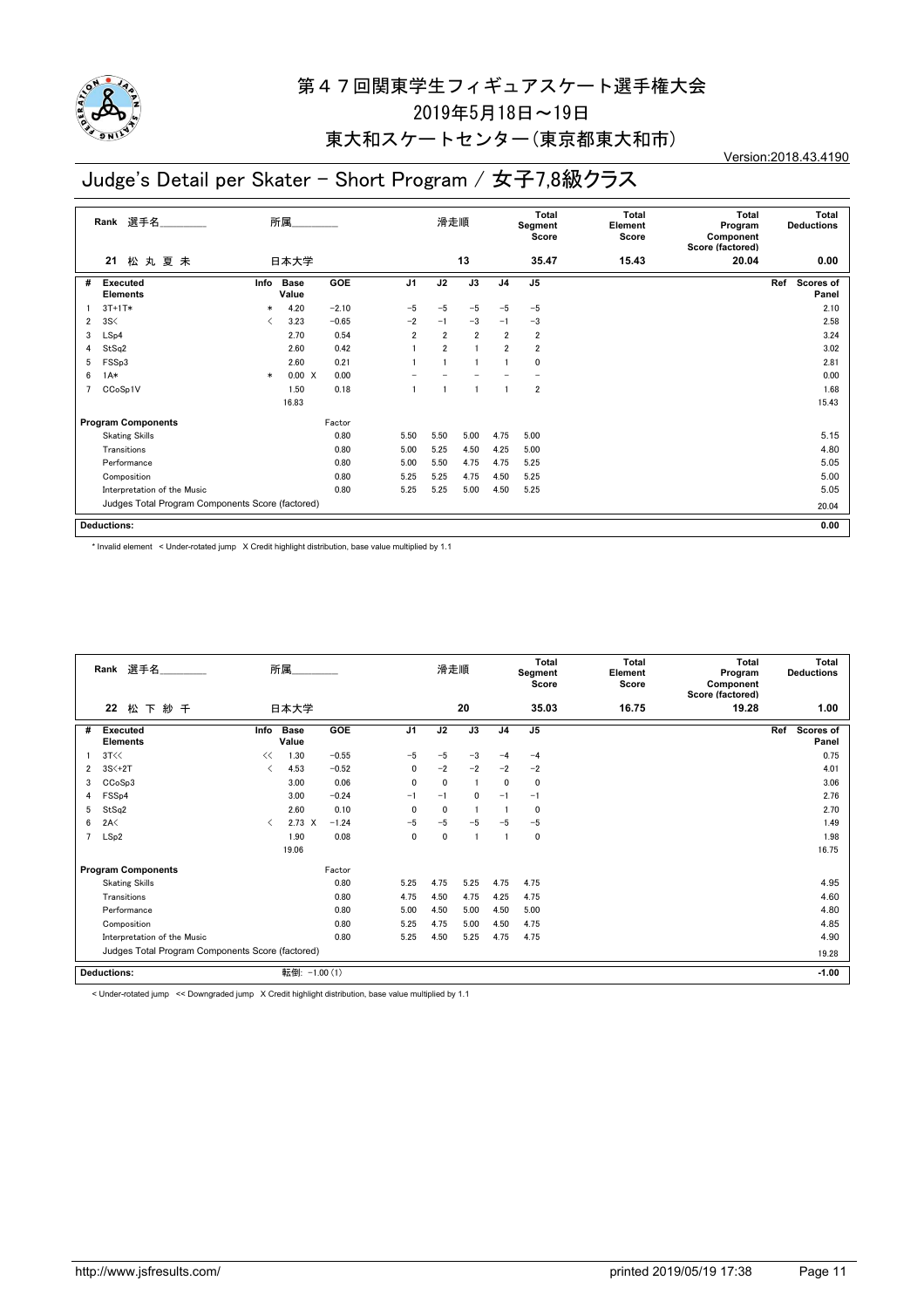

### 東大和スケートセンター(東京都東大和市)

Version:2018.43.4190

### Judge's Detail per Skater - Short Program / 女子7,8級クラス

|   | 選手名<br>Rank                                      |      | 所属                   |            |                | 滑走順         |                |                | Total<br>Segment<br>Score | <b>Total</b><br>Element<br>Score | <b>Total</b><br>Program<br>Component<br>Score (factored) | <b>Total</b><br><b>Deductions</b> |
|---|--------------------------------------------------|------|----------------------|------------|----------------|-------------|----------------|----------------|---------------------------|----------------------------------|----------------------------------------------------------|-----------------------------------|
|   | 澪 夏<br>金 志<br>23                                 |      | 大東文化大学               |            |                |             | $\mathbf{2}$   |                | 34.69                     | 17.65                            | 17.04                                                    | 0.00                              |
| # | <b>Executed</b><br><b>Elements</b>               | Info | <b>Base</b><br>Value | <b>GOE</b> | J <sub>1</sub> | J2          | J3             | J <sub>4</sub> | J <sub>5</sub>            |                                  |                                                          | Ref<br><b>Scores of</b><br>Panel  |
|   | $3T<+2T$                                         | K    | 4.45                 | $-1.26$    | $-5$           | $-4$        | $-4$           | $-4$           | $-3$                      |                                  |                                                          | 3.19                              |
| 2 | 2A                                               |      | 3.30                 | 0.33       |                | 0           | $\overline{2}$ |                | -1                        |                                  |                                                          | 3.63                              |
| 3 | CCoSp3                                           |      | 3.00                 | 0.18       | $-1$           |             | $\overline{2}$ |                | 0                         |                                  |                                                          | 3.18                              |
| 4 | StSq2                                            |      | 2.60                 | 0.31       |                |             |                | $\overline{2}$ |                           |                                  |                                                          | 2.91                              |
| 5 | 3S<<                                             | <<   | $1.43 \times$        | $-0.62$    | $-5$           | $-5$        | $-4$           | $-5$           | $-5$                      |                                  |                                                          | 0.81                              |
| 6 | SSp3                                             |      | 2.10                 | 0.08       | 0              | $\mathbf 0$ | $\overline{2}$ | 0              | 0                         |                                  |                                                          | 2.18                              |
|   | FCSp1                                            |      | 1.90                 | $-0.15$    | $-2$           | $-1$        | $\mathbf 0$    | 0              | $-1$                      |                                  |                                                          | 1.75                              |
|   |                                                  |      | 18.78                |            |                |             |                |                |                           |                                  |                                                          | 17.65                             |
|   | <b>Program Components</b>                        |      |                      | Factor     |                |             |                |                |                           |                                  |                                                          |                                   |
|   | <b>Skating Skills</b>                            |      |                      | 0.80       | 4.25           | 4.25        | 5.00           | 4.75           | 4.50                      |                                  |                                                          | 4.55                              |
|   | Transitions                                      |      |                      | 0.80       | 3.75           | 3.75        | 4.25           | 4.00           | 4.00                      |                                  |                                                          | 3.95                              |
|   | Performance                                      |      |                      | 0.80       | 4.00           | 4.25        | 4.50           | 4.25           | 4.25                      |                                  |                                                          | 4.25                              |
|   | Composition                                      |      |                      | 0.80       | 4.00           | 4.00        | 4.50           | 4.50           | 4.25                      |                                  |                                                          | 4.25                              |
|   | Interpretation of the Music                      |      |                      | 0.80       | 4.25           | 4.25        | 4.25           | 4.50           | 4.25                      |                                  |                                                          | 4.30                              |
|   | Judges Total Program Components Score (factored) |      |                      |            |                |             |                |                |                           |                                  |                                                          | 17.04                             |
|   | <b>Deductions:</b>                               |      |                      |            |                |             |                |                |                           |                                  |                                                          | 0.00                              |

< Under-rotated jump << Downgraded jump X Credit highlight distribution, base value multiplied by 1.1

|                | Rank 選手名                                         |        | 所属                   |            |                | 滑走順            |                |                | <b>Total</b><br>Segment<br>Score | <b>Total</b><br>Element<br>Score | <b>Total</b><br>Program<br>Component<br>Score (factored) | <b>Total</b><br><b>Deductions</b> |
|----------------|--------------------------------------------------|--------|----------------------|------------|----------------|----------------|----------------|----------------|----------------------------------|----------------------------------|----------------------------------------------------------|-----------------------------------|
|                | 川上紗季<br>24                                       |        | 東洋大学                 |            |                |                | 12             |                | 31.94                            | 13.98                            | 17.96                                                    | 0.00                              |
| #              | Executed<br><b>Elements</b>                      | Info   | <b>Base</b><br>Value | <b>GOE</b> | J <sub>1</sub> | J2             | J3             | J <sub>4</sub> | J <sub>5</sub>                   |                                  |                                                          | Ref<br>Scores of<br>Panel         |
|                | 3T<<+COMBO+2T*                                   | $\ast$ | 1.30                 | $-0.65$    | $-5$           | $-5$           | $-5$           | $-5$           | $-5$                             |                                  |                                                          | 0.65                              |
| $\overline{2}$ | 3S <                                             | <<     | 1.30                 | $-0.65$    | $-5$           | $-5$           | $-5$           | $-5$           | $-5$                             |                                  |                                                          | 0.65                              |
| 3              | FCSpB                                            |        | 1.60                 | $-0.45$    | $-5$           | $-3$           | $-2$           | $-1$           | $-3$                             |                                  |                                                          | 1.15                              |
| 4              | 2A                                               |        | $3.63 \times$        | $-0.66$    | $-2$           | $-1$           | $-2$           | $-2$           | $-3$                             |                                  |                                                          | 2.97                              |
| 5              | CCoSp3                                           |        | 3.00                 | 0.60       | 3              | $\overline{2}$ | $\overline{2}$ | $\overline{2}$ | -1                               |                                  |                                                          | 3.60                              |
| 6              | StSq1                                            |        | 1.80                 | 0.14       |                |                |                |                | 0                                |                                  |                                                          | 1.94                              |
| 7              | LSp3                                             |        | 2.40                 | 0.62       | 3              | 3              | $\overline{2}$ | 3              | $\overline{\mathbf{2}}$          |                                  |                                                          | 3.02                              |
|                |                                                  |        | 15.03                |            |                |                |                |                |                                  |                                  |                                                          | 13.98                             |
|                | <b>Program Components</b>                        |        |                      | Factor     |                |                |                |                |                                  |                                  |                                                          |                                   |
|                | <b>Skating Skills</b>                            |        |                      | 0.80       | 4.75           | 4.75           | 4.75           | 4.25           | 4.75                             |                                  |                                                          | 4.65                              |
|                | Transitions                                      |        |                      | 0.80       | 4.50           | 4.25           | 4.25           | 4.00           | 4.50                             |                                  |                                                          | 4.30                              |
|                | Performance                                      |        |                      | 0.80       | 4.50           | 4.50           | 4.50           | 4.00           | 5.00                             |                                  |                                                          | 4.50                              |
|                | Composition                                      |        |                      | 0.80       | 4.50           | 4.25           | 4.50           | 4.25           | 4.75                             |                                  |                                                          | 4.45                              |
|                | Interpretation of the Music                      |        |                      | 0.80       | 4.75           | 4.50           | 4.50           | 4.25           | 4.75                             |                                  |                                                          | 4.55                              |
|                | Judges Total Program Components Score (factored) |        |                      |            |                |                |                |                |                                  |                                  |                                                          | 17.96                             |
|                | <b>Deductions:</b>                               |        |                      |            |                |                |                |                |                                  |                                  |                                                          | 0.00                              |

\* Invalid element << Downgraded jump X Credit highlight distribution, base value multiplied by 1.1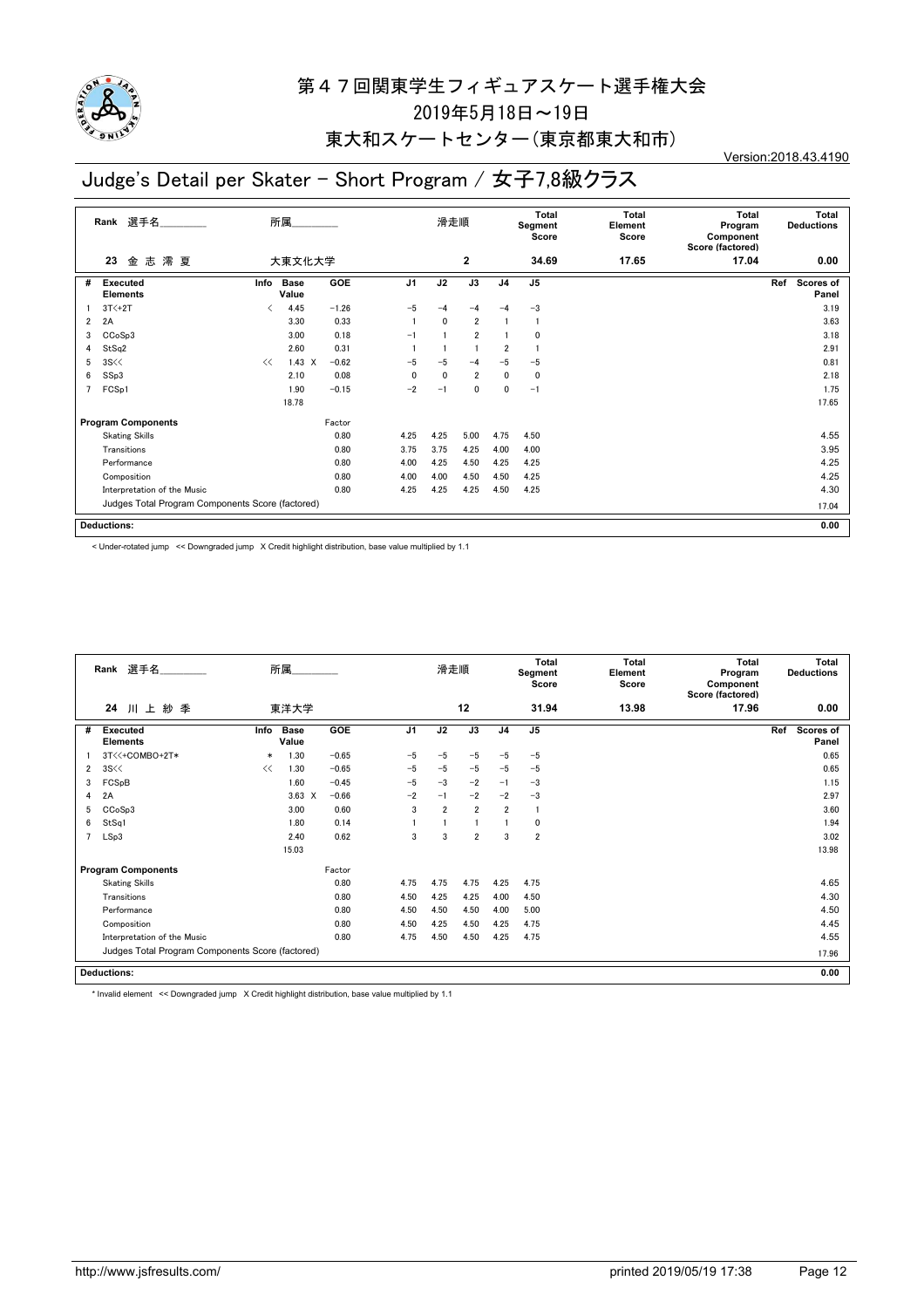

### 東大和スケートセンター(東京都東大和市)

Version:2018.43.4190

### Judge's Detail per Skater - Short Program / 女子7,8級クラス

|                                                  | 選手名<br>Rank                        |                                          | 所属                   |            |                | 滑走順          |                |                         | <b>Total</b><br>Segment<br>Score | <b>Total</b><br>Element<br>Score | <b>Total</b><br>Program<br>Component<br>Score (factored) | Total<br><b>Deductions</b> |
|--------------------------------------------------|------------------------------------|------------------------------------------|----------------------|------------|----------------|--------------|----------------|-------------------------|----------------------------------|----------------------------------|----------------------------------------------------------|----------------------------|
|                                                  | 村<br>田<br>直美<br>25                 |                                          | 日本大学                 |            |                |              | $\overline{7}$ |                         | 31.79                            | 14.91                            | 18.88                                                    | 2.00                       |
| #                                                | <b>Executed</b><br><b>Elements</b> | Info                                     | <b>Base</b><br>Value | <b>GOE</b> | J <sub>1</sub> | J2           | J3             | J <sub>4</sub>          | J <sub>5</sub>                   |                                  |                                                          | Scores of<br>Ref<br>Panel  |
|                                                  | 3T<                                | $\overline{\left\langle \right\rangle }$ | 3.15                 | $-1.58$    | $-5$           | $-5$         | $-5$           | $-5$                    | $-5$                             |                                  |                                                          | 1.57                       |
| 2                                                | 3Lo<<+COMBO                        | <<                                       | 1.70                 | $-0.85$    | $-5$           | $-5$         | $-5$           | $-5$                    | $-5$                             |                                  |                                                          | 0.85                       |
| 3                                                | FCS <sub>p2</sub>                  |                                          | 2.30                 | 0.05       | 0              | $\mathbf{0}$ | $\mathbf 0$    |                         | 0                                |                                  |                                                          | 2.35                       |
| 4                                                | 2A                                 |                                          | $3.63 \times$        | 0.07       | 0              | $\mathbf{0}$ | $\mathbf{1}$   | 0                       | 0                                |                                  |                                                          | 3.70                       |
| 5                                                | LSp2                               |                                          | 1.90                 | 0.11       | 0              |              |                |                         | 0                                |                                  |                                                          | 2.01                       |
| 6                                                | StSq1                              |                                          | 1.80                 | 0.11       | 0              |              |                |                         | 0                                |                                  |                                                          | 1.91                       |
| 7                                                | CCoSp3V                            |                                          | 2.25                 | 0.27       |                | 0            | $\overline{2}$ | $\overline{\mathbf{2}}$ |                                  |                                  |                                                          | 2.52                       |
|                                                  |                                    |                                          | 16.73                |            |                |              |                |                         |                                  |                                  |                                                          | 14.91                      |
|                                                  | <b>Program Components</b>          |                                          |                      | Factor     |                |              |                |                         |                                  |                                  |                                                          |                            |
|                                                  | <b>Skating Skills</b>              |                                          |                      | 0.80       | 4.75           | 5.25         | 5.00           | 4.75                    | 5.00                             |                                  |                                                          | 4.95                       |
|                                                  | Transitions                        |                                          |                      | 0.80       | 4.00           | 4.75         | 4.75           | 4.25                    | 4.75                             |                                  |                                                          | 4.50                       |
|                                                  | Performance                        |                                          |                      | 0.80       | 4.00           | 5.00         | 4.75           | 4.50                    | 5.00                             |                                  |                                                          | 4.65                       |
|                                                  | Composition                        |                                          |                      | 0.80       | 4.25           | 4.75         | 5.00           | 4.75                    | 4.75                             |                                  |                                                          | 4.70                       |
|                                                  | Interpretation of the Music        |                                          |                      | 0.80       | 4.25           | 5.00         | 5.25           | 4.50                    | 5.00                             |                                  |                                                          | 4.80                       |
| Judges Total Program Components Score (factored) |                                    |                                          |                      |            |                |              |                |                         |                                  |                                  |                                                          | 18.88                      |
|                                                  | <b>Deductions:</b>                 |                                          |                      | $-2.00(2)$ |                |              |                |                         |                                  |                                  |                                                          | $-2.00$                    |

< Under-rotated jump << Downgraded jump X Credit highlight distribution, base value multiplied by 1.1

|                | Rank 選手名                                         | 所属                            |                      |            |                | 滑走順          |                | <b>Total</b><br>Segment<br>Score |       | Total<br>Element<br>Score | Total<br>Program<br>Component<br>Score (factored) | <b>Total</b><br><b>Deductions</b> |
|----------------|--------------------------------------------------|-------------------------------|----------------------|------------|----------------|--------------|----------------|----------------------------------|-------|---------------------------|---------------------------------------------------|-----------------------------------|
|                | 藤原未幸<br>26                                       |                               | 日本大学                 |            |                |              | 23             |                                  | 30.37 | 13.65                     | 16.72                                             | 0.00                              |
| #              | <b>Executed</b><br><b>Elements</b>               | Info                          | <b>Base</b><br>Value | <b>GOE</b> | J <sub>1</sub> | J2           | J3             | J <sub>4</sub>                   | J5    |                           |                                                   | Ref<br><b>Scores of</b><br>Panel  |
|                | 2A<                                              | $\overline{\left( \right. }%$ | 2.48                 | $-1.24$    | $-5$           | $-5$         | $-5$           | $-5$                             | $-5$  |                           |                                                   | 1.24                              |
| $\overline{2}$ | 3T<<                                             | <<                            | 1.30                 | $-0.65$    | $-5$           | $-5$         | $-5$           | $-5$                             | $-5$  |                           |                                                   | 0.65                              |
| 3              | StSq2                                            |                               | 2.60                 | 0.10       | $\mathbf{0}$   | $\mathbf{0}$ | $\overline{1}$ | 1                                | 0     |                           |                                                   | 2.70                              |
| 4              | CCoSp4                                           |                               | 3.50                 | 0.42       | $\overline{2}$ |              |                |                                  |       |                           |                                                   | 3.92                              |
| 5              | 3S<<+COMBO                                       | <<                            | $1.43 \times$        | $-0.65$    | $-5$           | $-5$         | $-5$           | $-5$                             | $-5$  |                           |                                                   | 0.78                              |
| 6              | LSp2                                             |                               | 1.90                 | 0.11       | $\mathbf{0}$   | $\mathbf{0}$ |                |                                  |       |                           |                                                   | 2.01                              |
| $\overline{7}$ | FSS <sub>p2</sub>                                |                               | 2.30                 | 0.05       | 0              | 0            |                | 0                                | 0     |                           |                                                   | 2.35                              |
|                |                                                  |                               | 15.51                |            |                |              |                |                                  |       |                           |                                                   | 13.65                             |
|                | <b>Program Components</b>                        |                               |                      | Factor     |                |              |                |                                  |       |                           |                                                   |                                   |
|                | <b>Skating Skills</b>                            |                               |                      | 0.80       | 4.50           | 4.50         | 4.50           | 4.50                             | 4.50  |                           |                                                   | 4.50                              |
|                | Transitions                                      |                               |                      | 0.80       | 4.00           | 3.50         | 4.00           | 4.00                             | 4.00  |                           |                                                   | 3.90                              |
|                | Performance                                      |                               |                      | 0.80       | 4.25           | 4.50         | 4.00           | 4.25                             | 4.25  |                           |                                                   | 4.25                              |
|                | Composition                                      |                               |                      | 0.80       | 4.25           | 3.75         | 4.25           | 4.00                             | 4.00  |                           |                                                   | 4.05                              |
|                | Interpretation of the Music                      |                               |                      | 0.80       | 4.50           | 4.00         | 4.25           | 4.25                             | 4.00  |                           |                                                   | 4.20                              |
|                | Judges Total Program Components Score (factored) |                               |                      |            |                |              |                |                                  |       |                           |                                                   | 16.72                             |
|                | <b>Deductions:</b>                               |                               |                      |            |                |              |                |                                  |       |                           |                                                   | 0.00                              |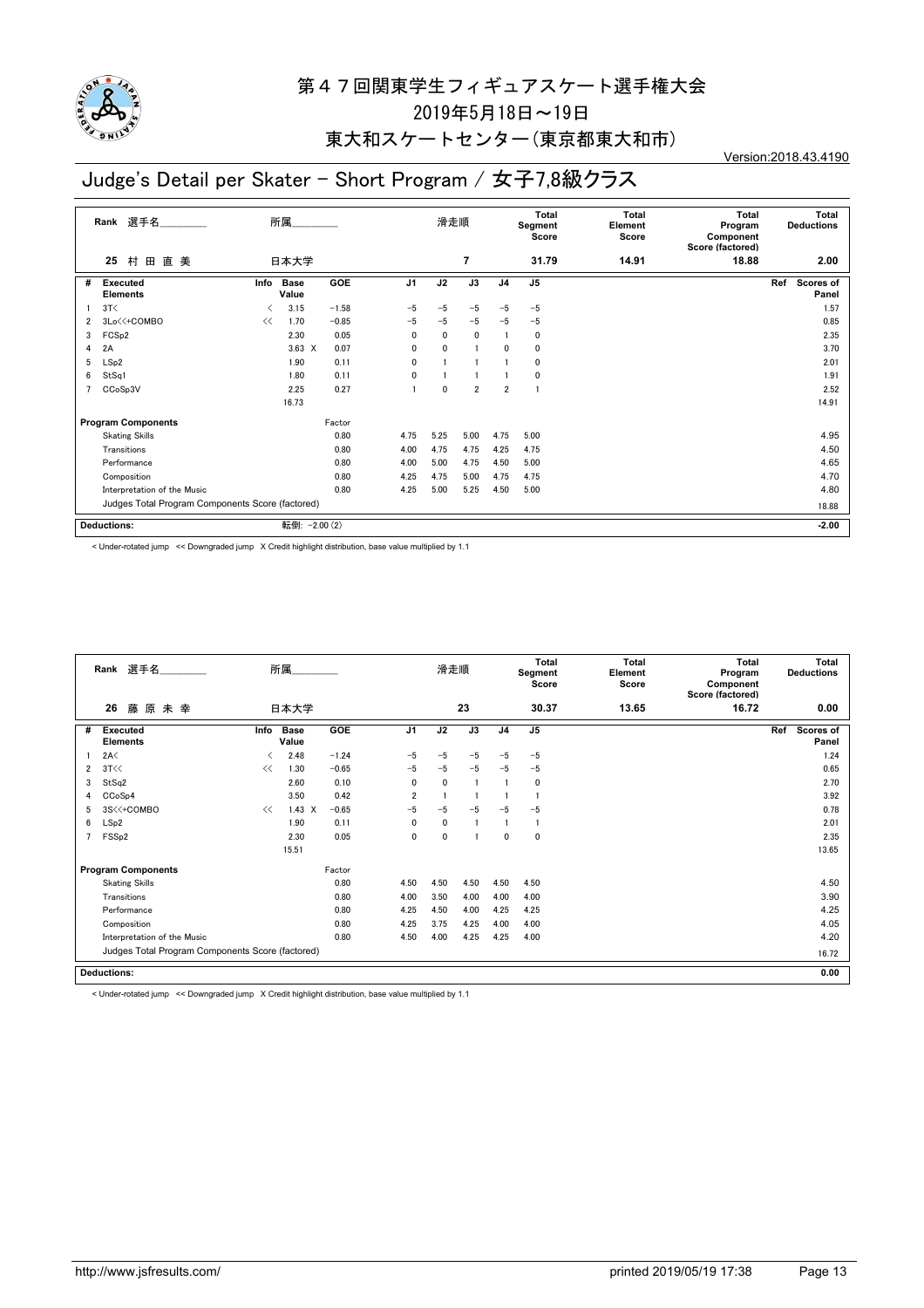

### 東大和スケートセンター(東京都東大和市)

#### Version:2018.43.4190

### Judge's Detail per Skater - Short Program / 女子7,8級クラス

|   | 選手名<br>所属<br>Rank                                |        |                      |            |                          | 滑走順            |                          | Total<br>Segment<br>Score |                | <b>Total</b><br>Element<br>Score | <b>Total</b><br>Program<br>Component<br>Score (factored) | Total<br><b>Deductions</b> |
|---|--------------------------------------------------|--------|----------------------|------------|--------------------------|----------------|--------------------------|---------------------------|----------------|----------------------------------|----------------------------------------------------------|----------------------------|
|   | 原田れな<br>27                                       |        | 専修大学                 |            |                          |                | 21                       |                           | 30.27          | 13.11                            | 17.16                                                    | 0.00                       |
| # | <b>Executed</b><br><b>Elements</b>               | Info   | <b>Base</b><br>Value | <b>GOE</b> | J <sub>1</sub>           | J2             | $\overline{J3}$          | J <sub>4</sub>            | J <sub>5</sub> |                                  |                                                          | Ref<br>Scores of<br>Panel  |
|   | $3T \times 12T$                                  | <<     | 2.60                 | $-0.65$    | $-5$                     | $-5$           | $-5$                     | $-5$                      | $-5$           |                                  |                                                          | 1.95                       |
| 2 | 3S <                                             | <<     | 1.30                 | $-0.44$    | $-4$                     | $-3$           | $-3$                     | $-4$                      | $-3$           |                                  |                                                          | 0.86                       |
| 3 | LSp4                                             |        | 2.70                 | 0.32       |                          | $\overline{2}$ |                          |                           | $\overline{1}$ |                                  |                                                          | 3.02                       |
| 4 | StSq1                                            |        | 1.80                 | 0.00       | 0                        | $\mathbf{0}$   | 0                        | 0                         | 0              |                                  |                                                          | 1.80                       |
| 5 | $1A*$                                            | $\ast$ | $0.00 \quad X$       | 0.00       | $\overline{\phantom{0}}$ |                | $\overline{\phantom{0}}$ |                           | -              |                                  |                                                          | 0.00                       |
| 6 | FCSp1                                            |        | 1.90                 | 0.08       |                          | 0              | $\mathbf{1}$             | 0                         | 0              |                                  |                                                          | 1.98                       |
| 7 | CCoSp4                                           |        | 3.50                 | 0.00       | 0                        | $\Omega$       | $\mathbf 0$              | 0                         | 0              |                                  |                                                          | 3.50                       |
|   |                                                  |        | 13.80                |            |                          |                |                          |                           |                |                                  |                                                          | 13.11                      |
|   | <b>Program Components</b>                        |        |                      | Factor     |                          |                |                          |                           |                |                                  |                                                          |                            |
|   | <b>Skating Skills</b>                            |        |                      | 0.80       | 4.50                     | 4.75           | 4.25                     | 4.50                      | 4.50           |                                  |                                                          | 4.50                       |
|   | Transitions                                      |        |                      | 0.80       | 4.00                     | 4.25           | 4.00                     | 4.00                      | 4.00           |                                  |                                                          | 4.05                       |
|   | Performance                                      |        |                      | 0.80       | 4.25                     | 4.50           | 4.25                     | 4.25                      | 4.50           |                                  |                                                          | 4.35                       |
|   | Composition                                      |        |                      | 0.80       | 4.25                     | 4.50           | 4.25                     | 4.25                      | 4.50           |                                  |                                                          | 4.35                       |
|   | Interpretation of the Music                      |        |                      | 0.80       | 4.00                     | 4.25           | 4.25                     | 4.00                      | 4.50           |                                  |                                                          | 4.20                       |
|   | Judges Total Program Components Score (factored) |        |                      |            |                          |                |                          |                           |                |                                  |                                                          | 17.16                      |
|   | <b>Deductions:</b>                               |        |                      |            |                          |                |                          |                           |                |                                  |                                                          | 0.00                       |

\* Invalid element << Downgraded jump X Credit highlight distribution, base value multiplied by 1.1

| Rank 選手名 |                                                  |        | 所属                   |         |                | 滑走順         |                | Total<br>Segment<br>Score |                | Total<br>Element<br>Score | Total<br>Program<br>Component<br>Score (factored) | Total<br><b>Deductions</b>       |
|----------|--------------------------------------------------|--------|----------------------|---------|----------------|-------------|----------------|---------------------------|----------------|---------------------------|---------------------------------------------------|----------------------------------|
|          | 28<br>小山田 莉子                                     |        | 立教大学                 |         |                |             | 1              |                           | 29.59          | 12.31                     | 17.28                                             | 0.00                             |
| #        | <b>Executed</b><br><b>Elements</b>               | Info   | <b>Base</b><br>Value | GOE     | J <sub>1</sub> | J2          | J3             | J <sub>4</sub>            | J <sub>5</sub> |                           |                                                   | Ref<br><b>Scores of</b><br>Panel |
|          | 3T<<                                             | <<     | 1.30                 | $-0.65$ | $-5$           | $-5$        | $-5$           | $-5$                      | $-5$           |                           |                                                   | 0.65                             |
| 2        | 2A<                                              |        | 2.48                 | $-0.60$ | $-2$           | $-3$        | $-3$           | $-2$                      | $-2$           |                           |                                                   | 1.88                             |
| 3        | FCSp3                                            |        | 2.80                 | 0.22    | $\mathbf{0}$   |             | $\overline{2}$ |                           | $\mathbf 0$    |                           |                                                   | 3.02                             |
| 4        | StSq2                                            |        | 2.60                 | 0.36    |                |             | $\overline{2}$ | $\overline{2}$            |                |                           |                                                   | 2.96                             |
| 5        | $2Lz+2T$                                         | $\ast$ | $2.31 \t X$          | $-1.05$ | $-5$           | $-5$        | $-5$           | $-5$                      | $-5$           |                           |                                                   | 1.26                             |
| 6        | LSp3                                             |        | 2.40                 | 0.14    | $\mathbf{0}$   | $\mathbf 0$ | 1              |                           |                |                           |                                                   | 2.54                             |
|          | $CoSp*$                                          | $\ast$ | 0.00                 | 0.00    |                |             |                |                           |                |                           |                                                   | 0.00                             |
|          |                                                  |        | 13.89                |         |                |             |                |                           |                |                           |                                                   | 12.31                            |
|          | <b>Program Components</b>                        |        |                      | Factor  |                |             |                |                           |                |                           |                                                   |                                  |
|          | <b>Skating Skills</b>                            |        |                      | 0.80    | 4.50           | 4.25        | 4.50           | 4.25                      | 4.00           |                           |                                                   | 4.30                             |
|          | Transitions                                      |        |                      | 0.80    | 4.25           | 4.25        | 4.25           | 4.25                      | 3.75           |                           |                                                   | 4.15                             |
|          | Performance                                      |        |                      | 0.80    | 4.25           | 4.50        | 4.50           | 4.25                      | 4.25           |                           |                                                   | 4.35                             |
|          | Composition                                      |        |                      | 0.80    | 4.50           | 4.50        | 4.50           | 4.50                      | 4.00           |                           |                                                   | 4.40                             |
|          | Interpretation of the Music                      |        |                      | 0.80    | 4.25           | 4.50        | 4.50           | 4.75                      | 4.00           |                           |                                                   | 4.40                             |
|          | Judges Total Program Components Score (factored) |        |                      |         |                |             |                |                           |                |                           |                                                   | 17.28                            |
|          | <b>Deductions:</b>                               |        |                      |         |                |             |                |                           |                |                           |                                                   | 0.00                             |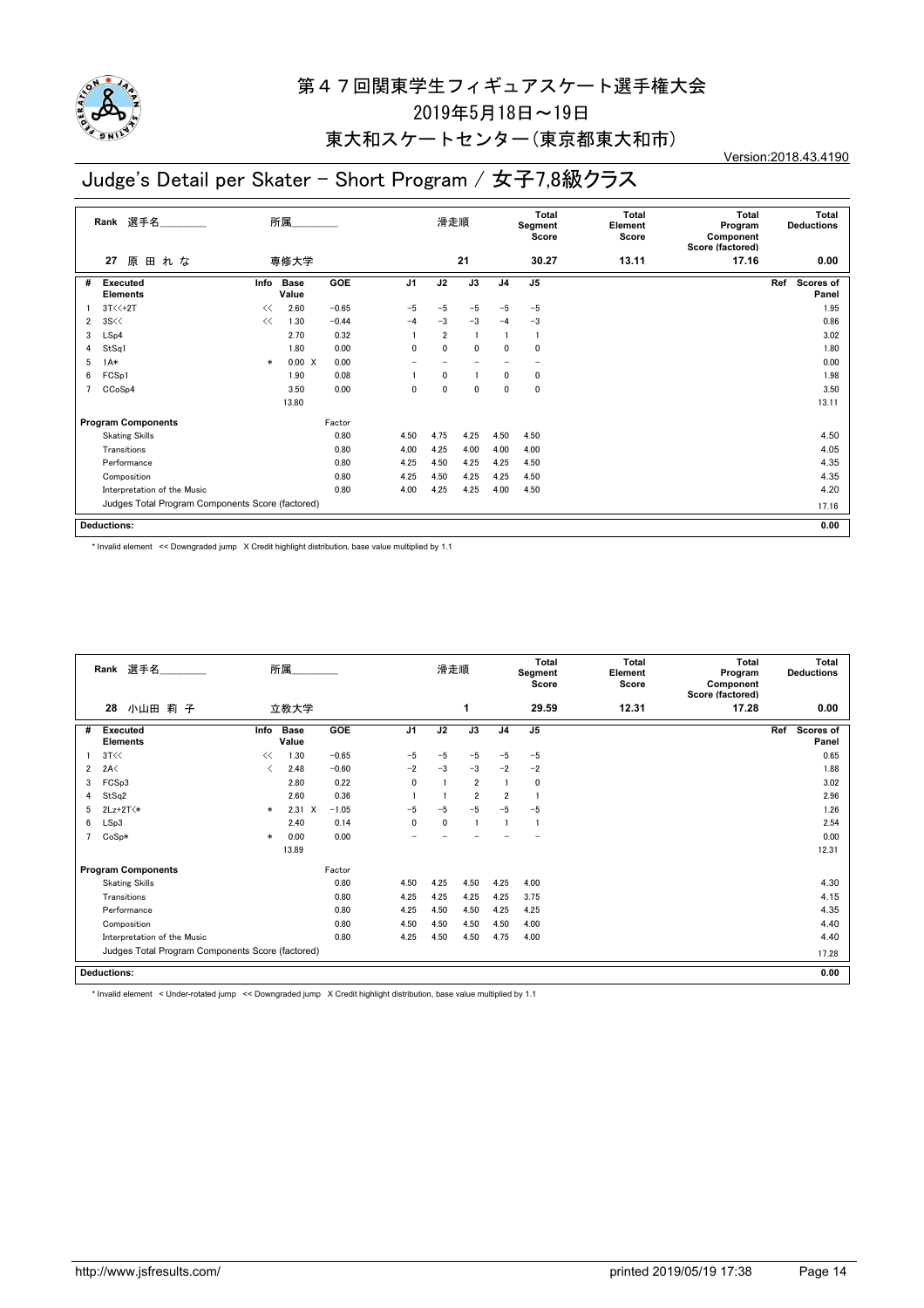

### 東大和スケートセンター(東京都東大和市)

#### Version:2018.43.4190

# Judge's Detail per Skater - Short Program / 女子7,8級クラス

| 選手名<br>Rank    |                                                  |        | 所属             |            |                          | 滑走順          |                | <b>Total</b><br>Segment<br>Score |                | <b>Total</b><br>Element<br>Score | <b>Total</b><br>Program<br>Component<br>Score (factored) | <b>Total</b><br><b>Deductions</b> |
|----------------|--------------------------------------------------|--------|----------------|------------|--------------------------|--------------|----------------|----------------------------------|----------------|----------------------------------|----------------------------------------------------------|-----------------------------------|
|                | 小室<br>笑 凜<br>29                                  |        | 早稲田大学          |            |                          |              | 24             |                                  | 28.97          | 12.65                            | 17.32                                                    | 1.00                              |
| #              | <b>Executed</b><br><b>Elements</b>               | Info   | Base<br>Value  | <b>GOE</b> | J <sub>1</sub>           | J2           | J3             | J <sub>4</sub>                   | J <sub>5</sub> |                                  |                                                          | Ref<br>Scores of<br>Panel         |
|                | 3T<<+COMBO                                       | <<     | 1.30           | $-0.65$    | $-5$                     | $-5$         | $-5$           | $-5$                             | $-5$           |                                  |                                                          | 0.65                              |
| $\overline{2}$ | $2S*$                                            | $\ast$ | 0.00           | 0.00       | $\overline{\phantom{0}}$ |              |                |                                  |                |                                  |                                                          | 0.00                              |
| 3              | LSp2                                             |        | 1.90           | 0.11       | 0                        | 0            |                |                                  |                |                                  |                                                          | 2.01                              |
| 4              | $1A*$                                            | $\ast$ | 0.00 X         | 0.00       |                          |              |                |                                  |                |                                  |                                                          | 0.00                              |
| 5              | FSSp3                                            |        | 2.60           | 0.05       | 0                        | $\mathbf{0}$ | 0              |                                  | 0              |                                  |                                                          | 2.65                              |
| 6              | StSq3                                            |        | 3.30           | 0.26       | 0                        |              | $\overline{1}$ | $\overline{2}$                   | 0              |                                  |                                                          | 3.56                              |
| 7              | CCoSp4                                           |        | 3.50           | 0.28       |                          |              |                |                                  | $\mathbf 0$    |                                  |                                                          | 3.78                              |
|                |                                                  |        | 12.60          |            |                          |              |                |                                  |                |                                  |                                                          | 12.65                             |
|                | <b>Program Components</b>                        |        |                | Factor     |                          |              |                |                                  |                |                                  |                                                          |                                   |
|                | <b>Skating Skills</b>                            |        |                | 0.80       | 4.25                     | 5.00         | 4.25           | 4.75                             | 4.50           |                                  |                                                          | 4.55                              |
|                | Transitions                                      |        |                | 0.80       | 3.75                     | 4.75         | 4.00           | 4.50                             | 4.25           |                                  |                                                          | 4.25                              |
|                | Performance                                      |        |                | 0.80       | 4.00                     | 4.50         | 4.00           | 4.25                             | 4.00           |                                  |                                                          | 4.15                              |
|                | Composition                                      |        |                | 0.80       | 4.00                     | 4.75         | 4.25           | 4.75                             | 4.00           |                                  |                                                          | 4.35                              |
|                | Interpretation of the Music                      |        |                | 0.80       | 4.25                     | 4.50         | 4.25           | 4.50                             | 4.25           |                                  |                                                          | 4.35                              |
|                | Judges Total Program Components Score (factored) |        |                |            |                          |              |                |                                  |                |                                  |                                                          | 17.32                             |
|                | <b>Deductions:</b>                               |        | 遅れたスタート: -1.00 |            |                          |              |                |                                  |                |                                  |                                                          | $-1.00$                           |

\* Invalid element << Downgraded jump X Credit highlight distribution, base value multiplied by 1.1

|                | Rank 選手名                                         |      | 所属                   |            |                          | 滑走順            |      |                | Total<br>Segment<br>Score | Total<br>Element<br>Score | Total<br>Program<br>Component<br>Score (factored) | Total<br><b>Deductions</b> |  |
|----------------|--------------------------------------------------|------|----------------------|------------|--------------------------|----------------|------|----------------|---------------------------|---------------------------|---------------------------------------------------|----------------------------|--|
|                | 樋口瑞保<br>30                                       |      | 法政大学                 |            |                          |                | 34   |                | 28.68                     | 11.60                     | 19.08                                             | 2.00                       |  |
| #              | <b>Executed</b><br><b>Elements</b>               | Info | <b>Base</b><br>Value | GOE        | J <sub>1</sub>           | J2             | J3   | J <sub>4</sub> | J <sub>5</sub>            |                           |                                                   | Ref<br>Scores of<br>Panel  |  |
|                | 3T<<                                             | <<   | 1.30                 | $-0.65$    | $-5$                     | $-5$           | $-5$ | $-5$           | $-5$                      |                           |                                                   | 0.65                       |  |
| $\overline{2}$ | 3F<<+COMBO                                       | <<   | 1.80                 | $-0.90$    | $-5$                     | $-5$           | $-5$ | $-5$           | $-5$                      |                           |                                                   | 0.90                       |  |
| 3              | FSSp3                                            |      | 2.60                 | 0.31       | $\overline{2}$           |                |      |                | -1                        |                           |                                                   | 2.91                       |  |
| 4              | 2A<                                              | ≺    | $2.73 \times$        | $-1.24$    | $-5$                     | $-5$           | $-5$ | $-5$           | $-5$                      |                           |                                                   | 1.49                       |  |
| 5              | CCoSp                                            |      | 0.00                 | 0.00       | $\overline{\phantom{0}}$ |                |      |                |                           |                           |                                                   | 0.00                       |  |
| 6              | StSq2                                            |      | 2.60                 | 0.36       |                          | $\overline{2}$ |      | $\overline{2}$ |                           |                           |                                                   | 2.96                       |  |
| 7              | LSp3                                             |      | 2.40                 | 0.29       |                          | $\overline{2}$ |      |                |                           |                           |                                                   | 2.69                       |  |
|                |                                                  |      | 13.43                |            |                          |                |      |                |                           |                           |                                                   | 11.60                      |  |
|                | <b>Program Components</b>                        |      |                      | Factor     |                          |                |      |                |                           |                           |                                                   |                            |  |
|                | <b>Skating Skills</b>                            |      |                      | 0.80       | 5.00                     | 5.25           | 4.75 | 4.50           | 4.50                      |                           |                                                   | 4.80                       |  |
|                | Transitions                                      |      |                      | 0.80       | 4.75                     | 5.00           | 4.25 | 4.25           | 4.50                      |                           |                                                   | 4.55                       |  |
|                | Performance                                      |      |                      | 0.80       | 4.75                     | 5.00           | 4.50 | 4.50           | 4.75                      |                           |                                                   | 4.70                       |  |
|                | Composition                                      |      |                      | 0.80       | 5.00                     | 5.25           | 4.50 | 4.75           | 4.75                      |                           |                                                   | 4.85                       |  |
|                | Interpretation of the Music                      |      |                      | 0.80       | 5.25                     | 5.50           | 4.75 | 4.50           | 4.75                      |                           |                                                   | 4.95                       |  |
|                | Judges Total Program Components Score (factored) |      |                      |            |                          |                |      |                |                           |                           |                                                   | 19.08                      |  |
|                | <b>Deductions:</b>                               |      | 転倒:                  | $-2.00(2)$ |                          |                |      |                |                           |                           |                                                   | $-2.00$                    |  |